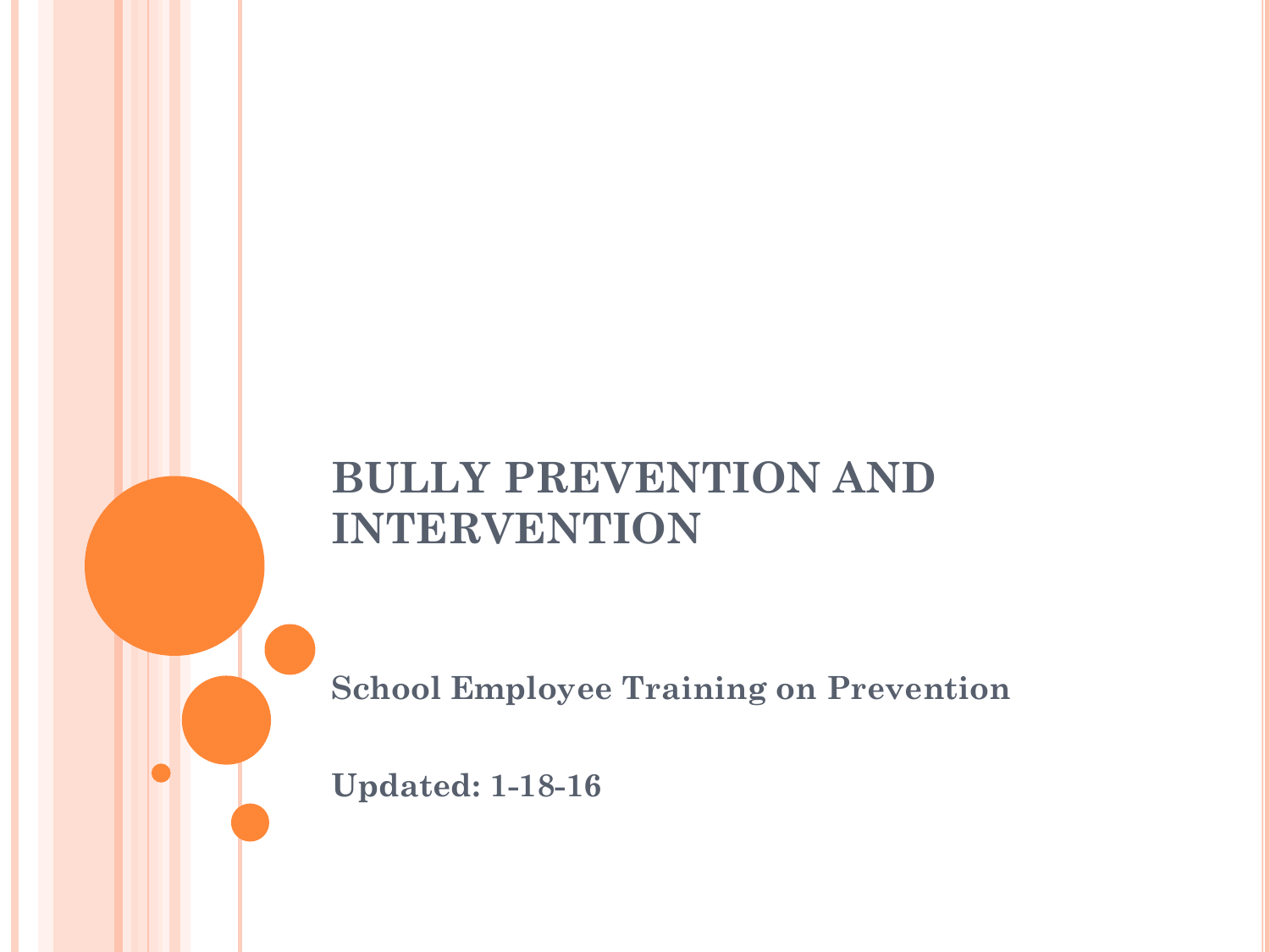According to the National Association of School Psychologists, 160,000 students per day stay home from school because of bullying (Fried & Fried, 2003).

Source: www.nea.org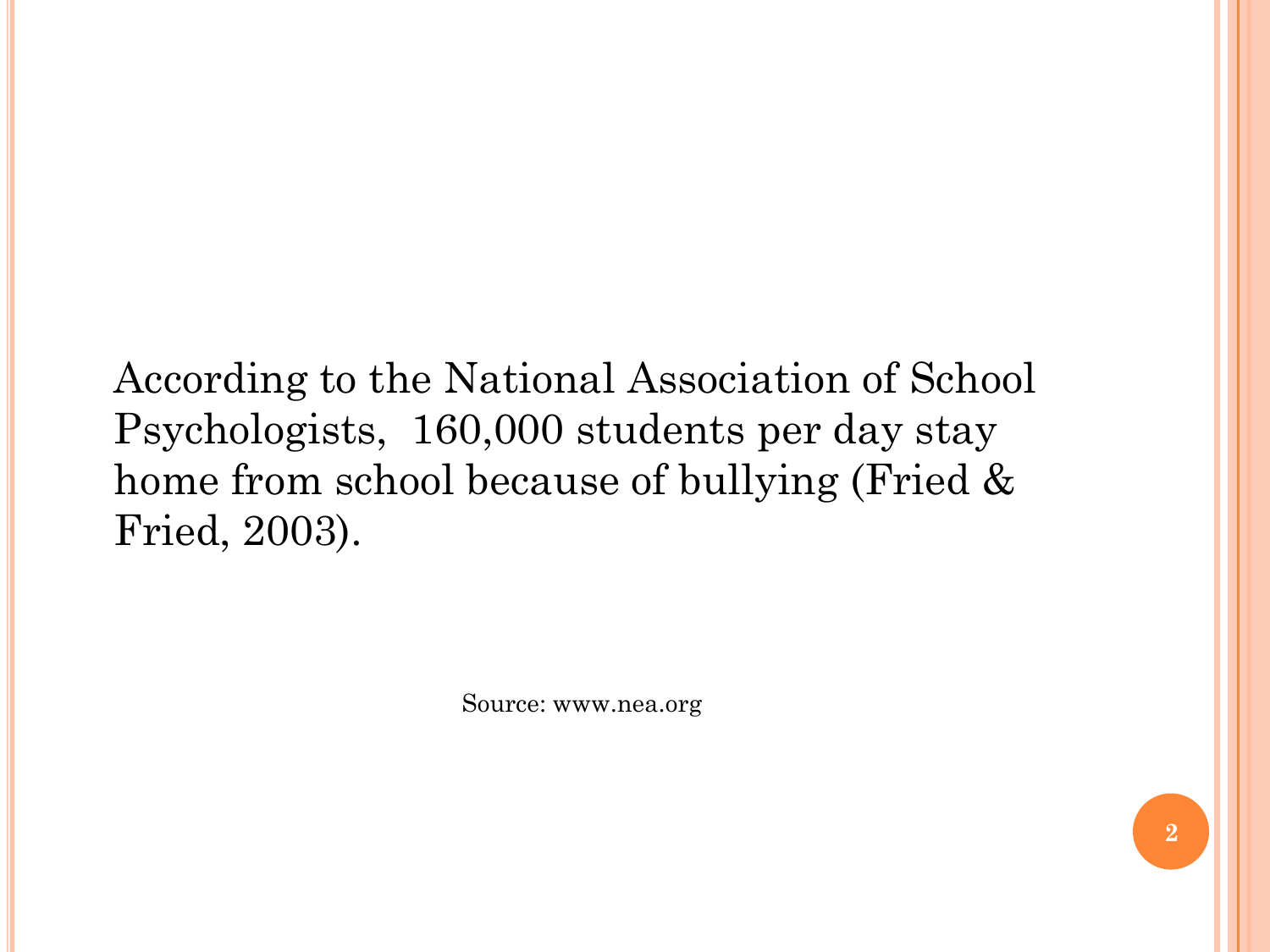# PART 1: BULLYING OVERVIEW

# AND TERMINOLOGY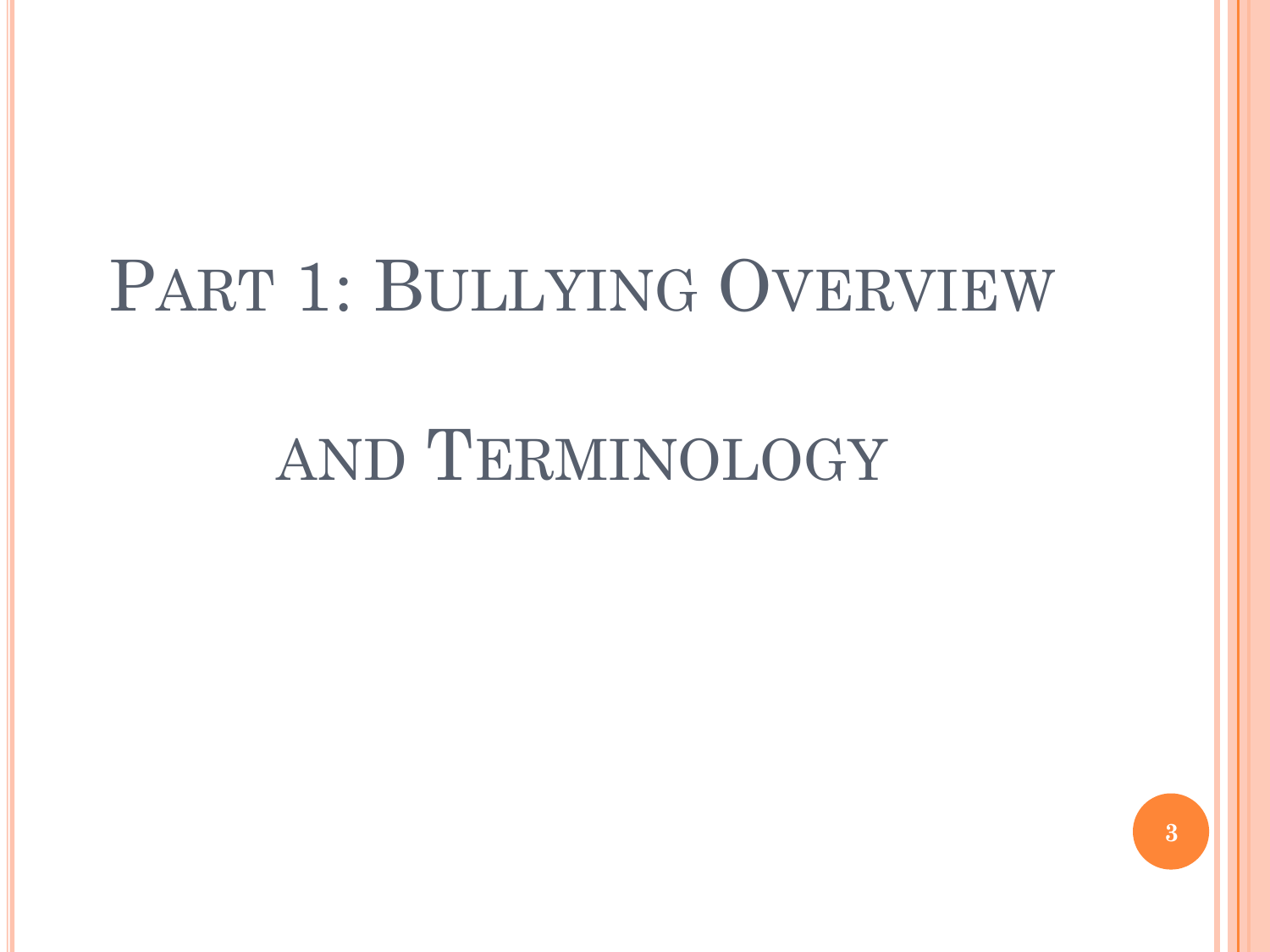## BULLYING PREVENTION AND THE LAW **Bullying is defined for Texas schools in TEC Sec. 37.0832**

- "Bullying" has the effect or will have the effect of physically harming a student, damaging a student's property, or placing a student in reasonable fear of harm to the student's person or of damage to the student's property; or is sufficiently severe, persistent, and pervasive enough that the action or threat creates an intimidating, threatening, or abusive educational environment for a student.
- "Bullying" exploits an imbalance of power between the student perpetrator and the student victim through written or verbal expression or physical conduct; and interferes with a student's education or substantially disrupts the operation of a school.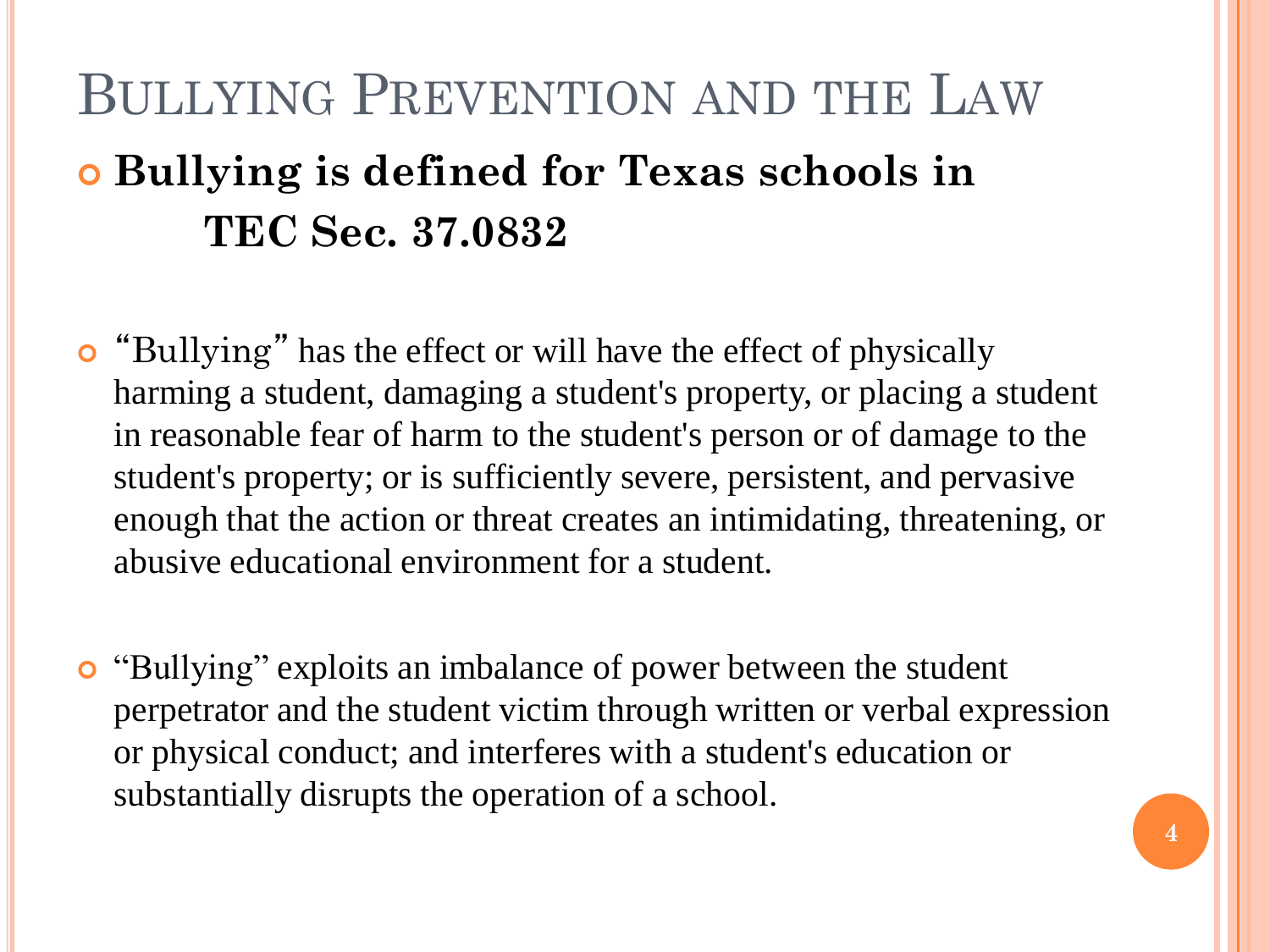### **(CONT.)**

- *Verbal or Written communication*, or *images* transmitted in any manner (including digitally or electronically)
- *Physical acts* committed, *aggression*, or *any other behaviors* that are committed by a student or group of students against another student *with the intent to*
	- **Harass, ridicule, humiliate, intimidate, or harm** the targeted student and
	- Create for the targeted student **an objectively hostile school environment**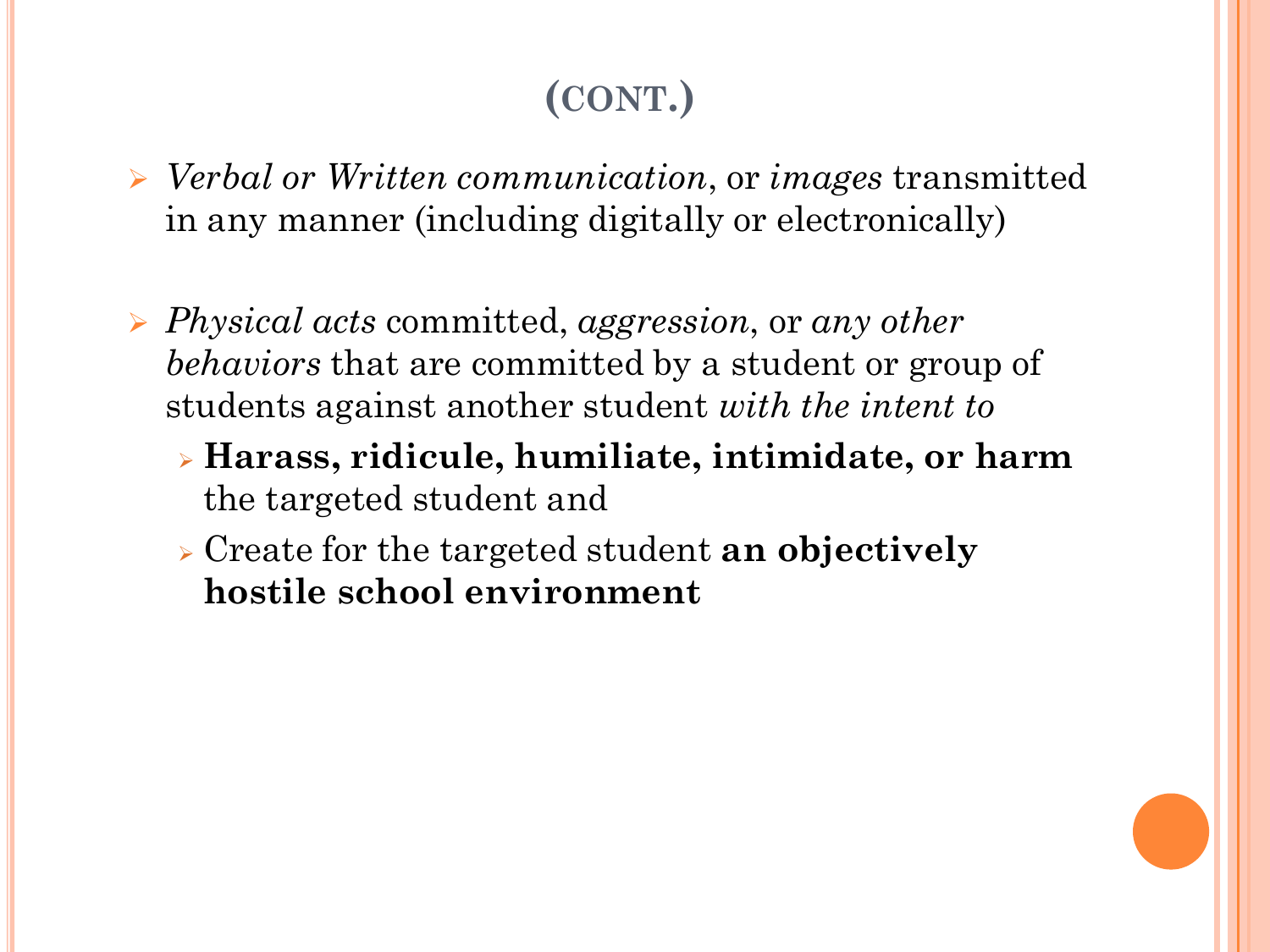### **(CONT.)**

- places the targeted student in *reasonable fear or harm*  to the to the targeted student' s **person or property**;
- has a *substantially detrimental effect* on the targeted student' s **physical or mental health**;
- has the *effect of substantially interfering* with the targeted student' s **academic performance**; **OR**
- has the *effect of substantially interfering* with the targeted student's ability to **participate in or benefit from the services, activities, and privileges provided by the school**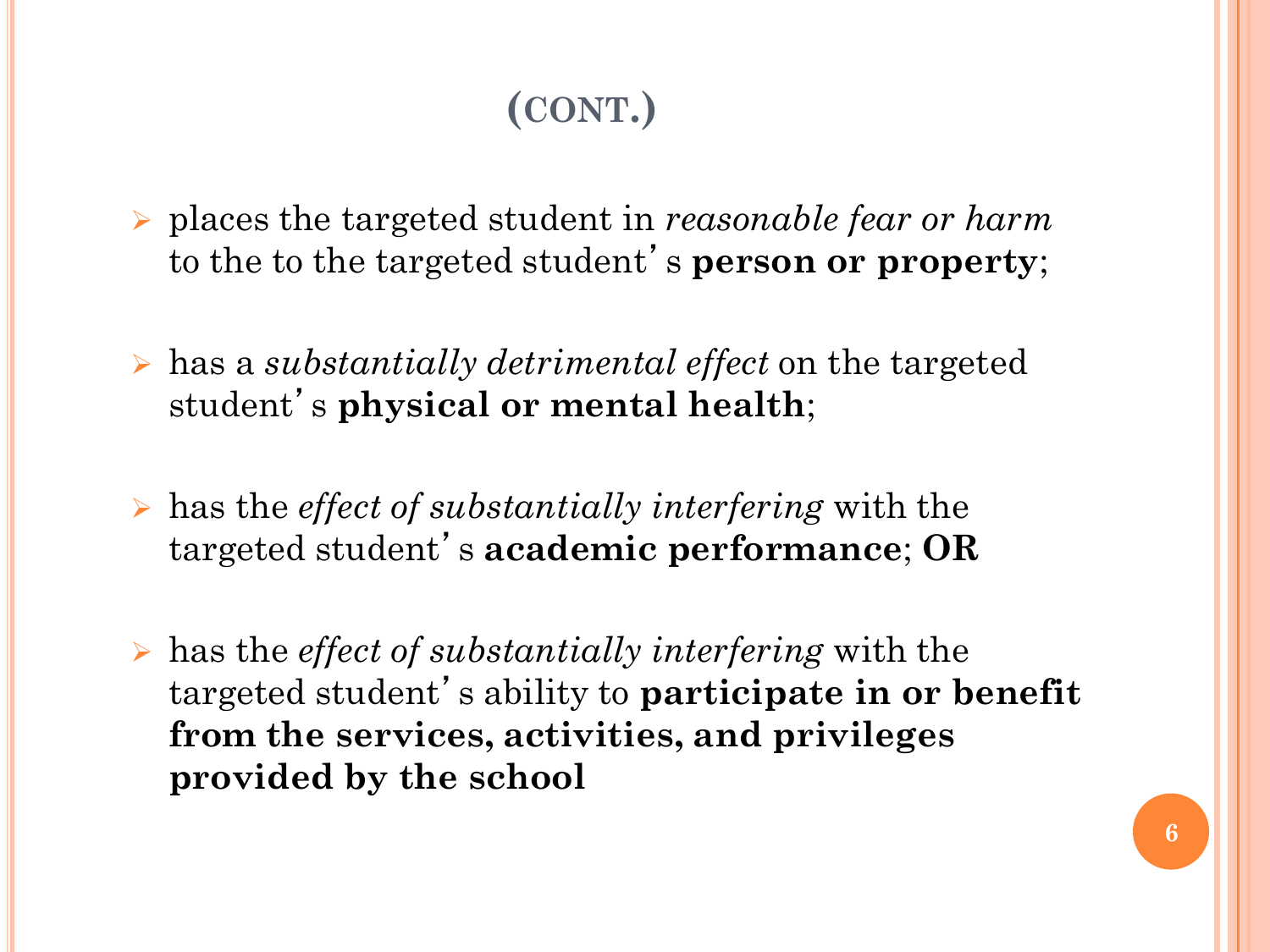## DEFINING BULLYING IN SIMPLE TERMS

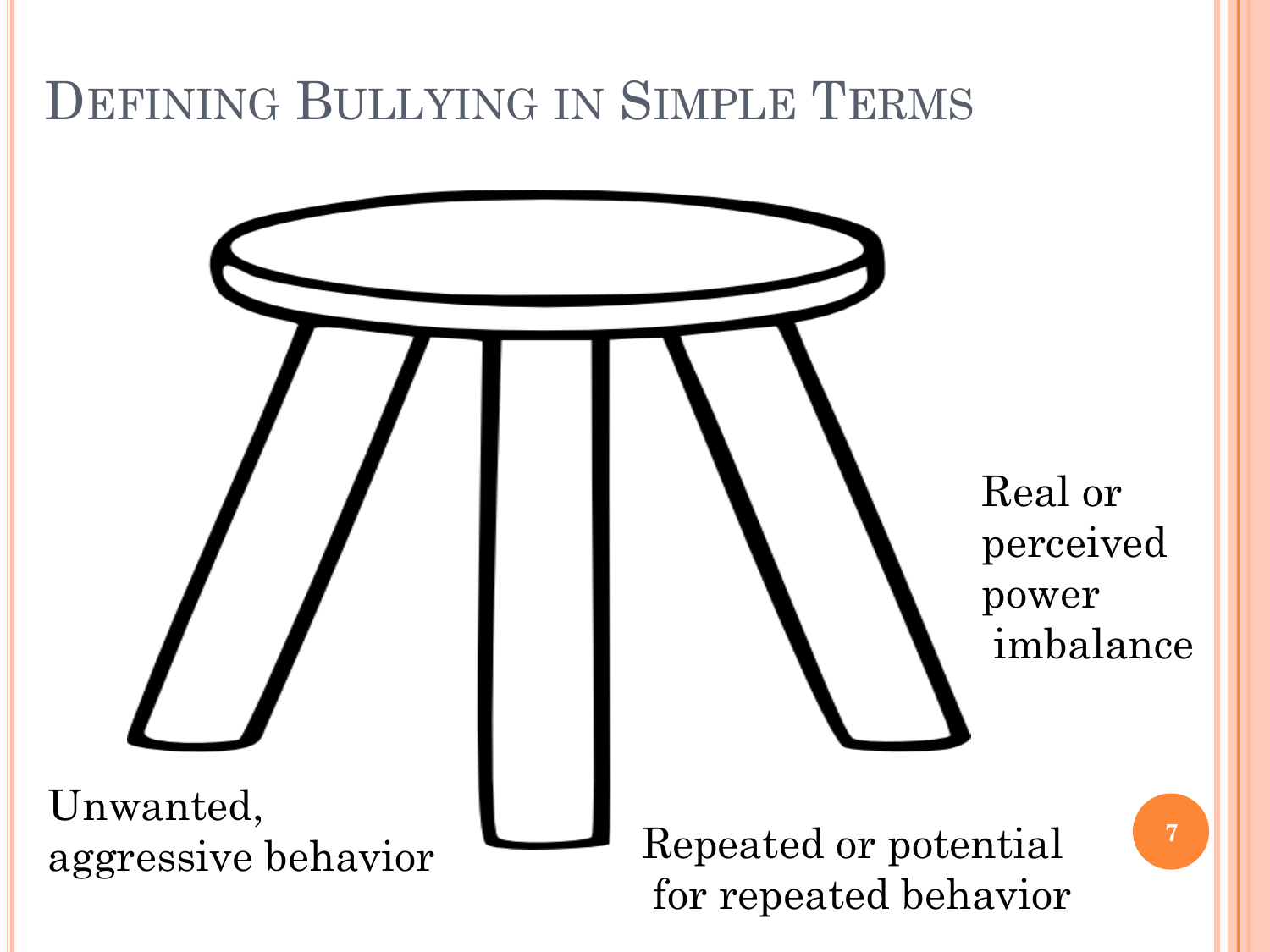### **TERMINOLOGY**

**Target** Or Victim: Student that has been bullied

- Bullier Or **Student Exhibiting Bullying Behavior**: Student that has been identified as exhibiting behavior that was determined to be bullying
- **Witness** Or Bystander: Student(s) that have observed another student being bullied
- **o** \*\*The terms in bold print are preferred language in hopes to help change thinking surrounding bullying.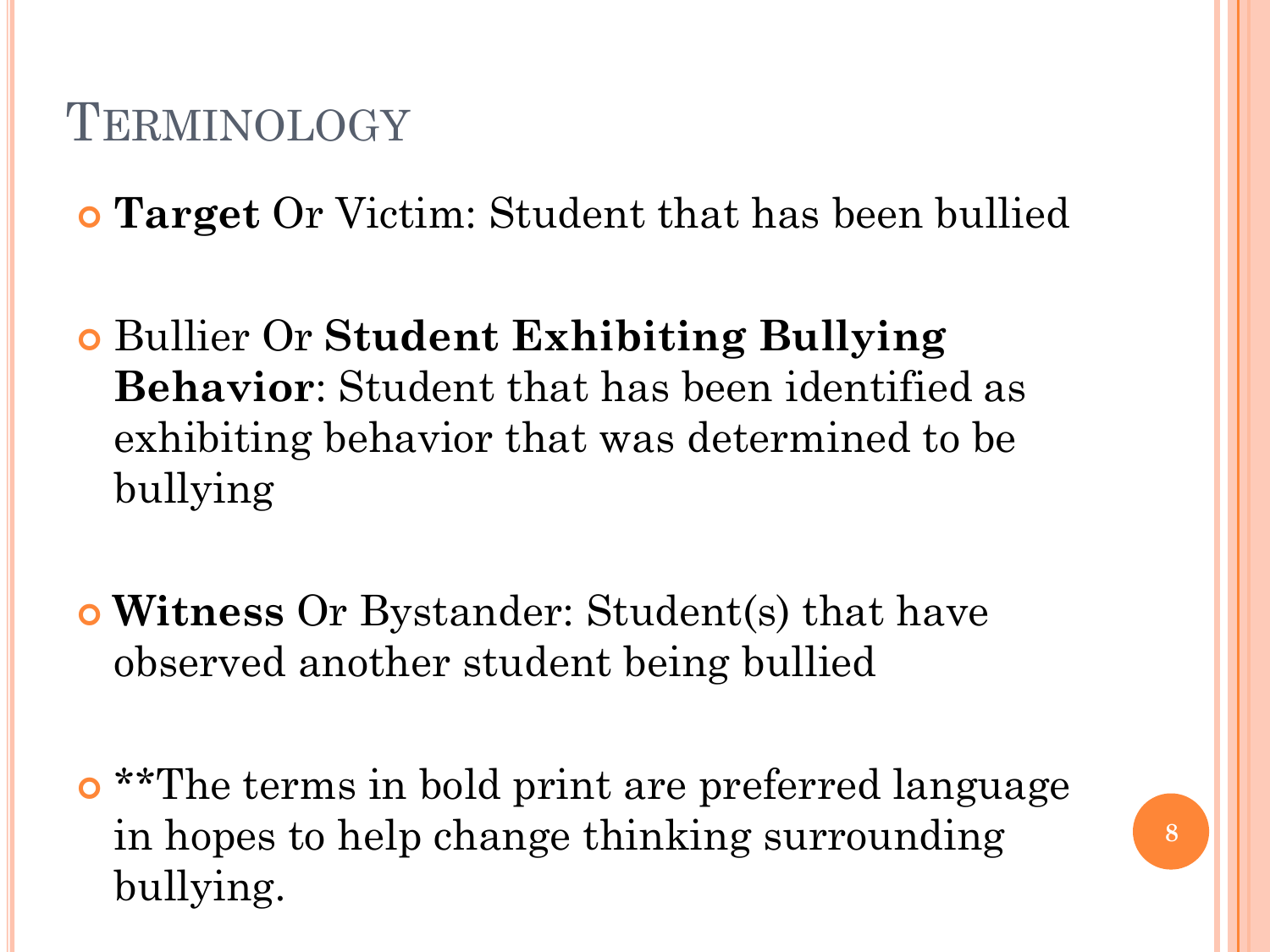## TYPES OF BULLYING

- Physical
- Verbal
- Social/Relational
- Electronic or Written Communication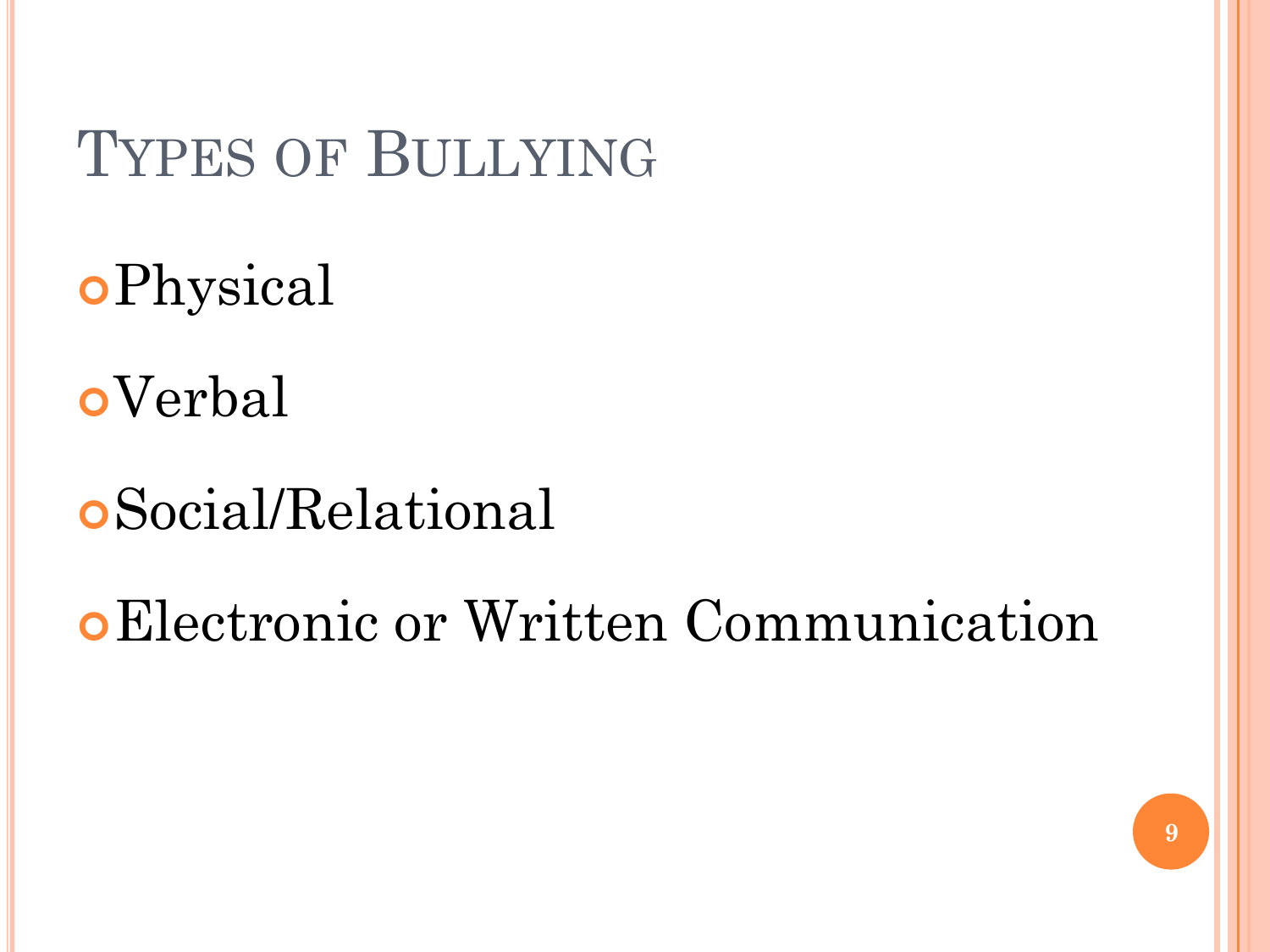### PHYSICAL BULLYING

## **Physical bullying involves hurting a person's body or possessions.**

- Physical bullying includes:
- Hitting/kicking/pinching
- $\triangleright$ Spitting
- $\Gamma$ ripping/pushing
- Taking or breaking someone's things
- Making mean or rude hand gestures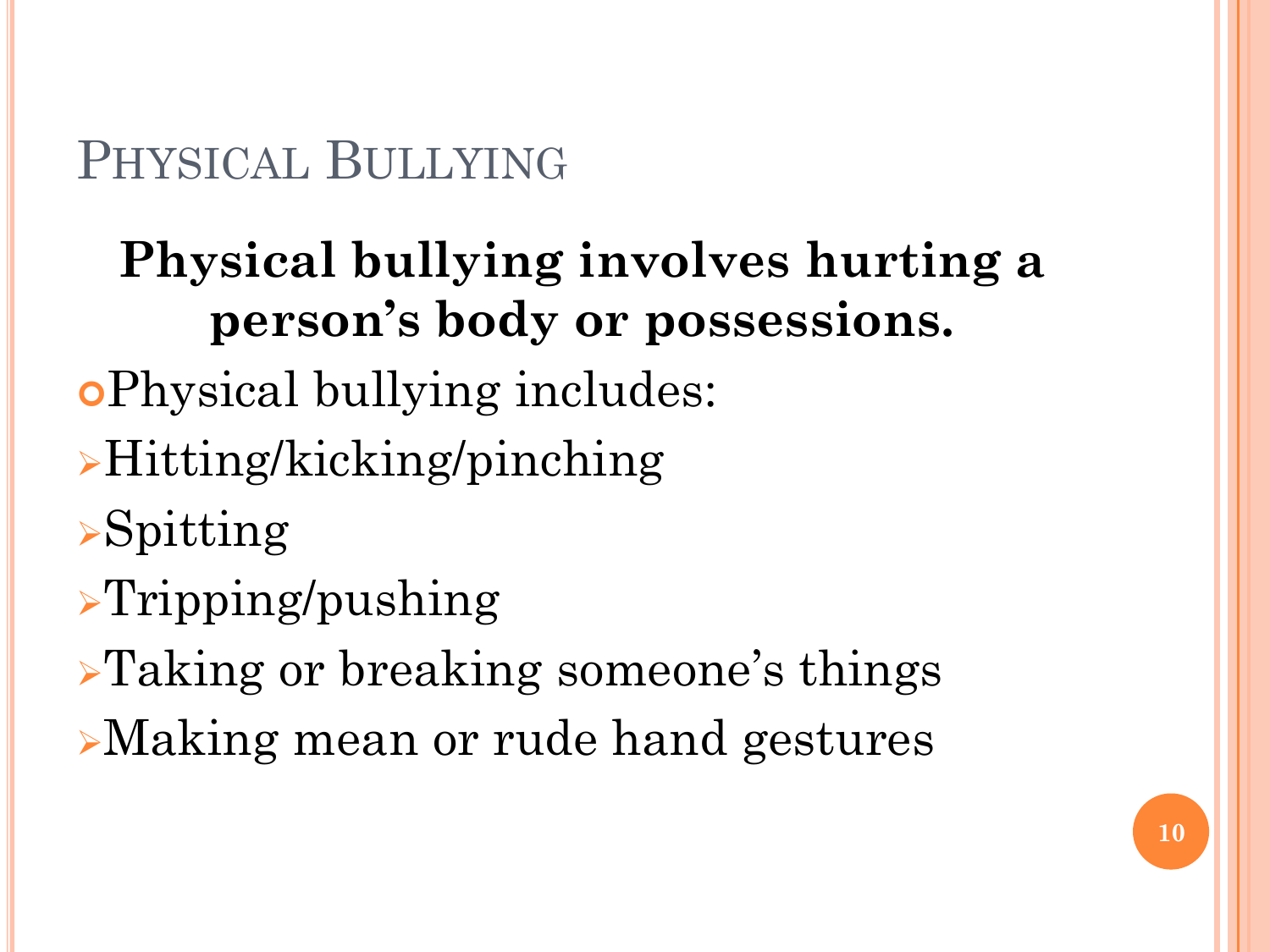VERBAL BULLYING

# **Verbal bullying saying mean things.**

- Verbal bullying includes:
- $\triangleright$  Teasing
- Name-calling
- $\triangleright$  Inappropriate sexual comments
- $\triangleright$  Taunting
- **Threatening to cause harm**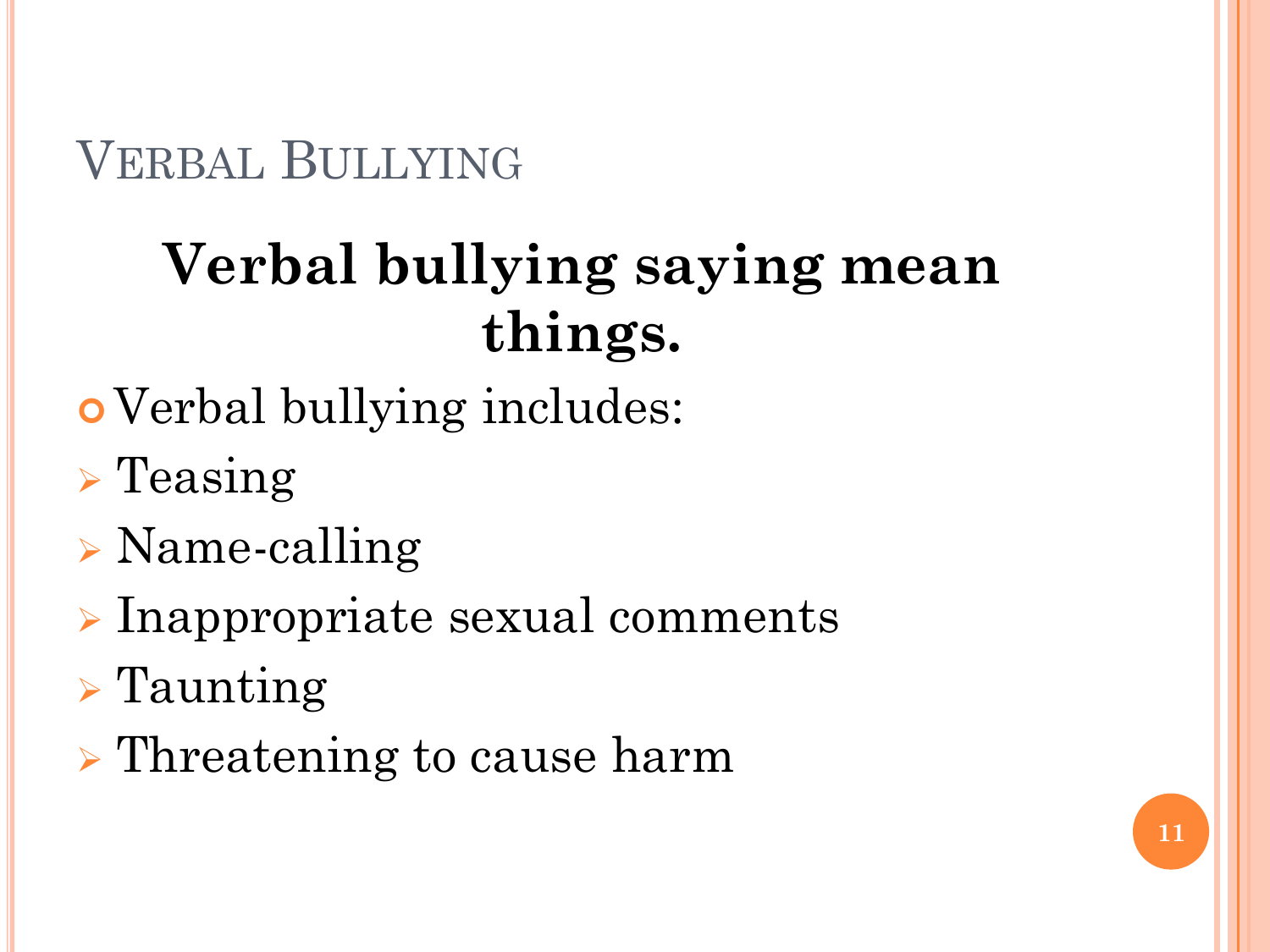## SOCIAL/RELATIONAL BULLYING

# **Social bullying, sometimes referred to as relational bullying, involves hurting someone's reputation or relationships.**

Social bullying includes:

**Leaving someone out on purpose** 

**>Telling other children not to be friends with** someone

- Spreading rumors about someone
- **Embarrassing someone in public**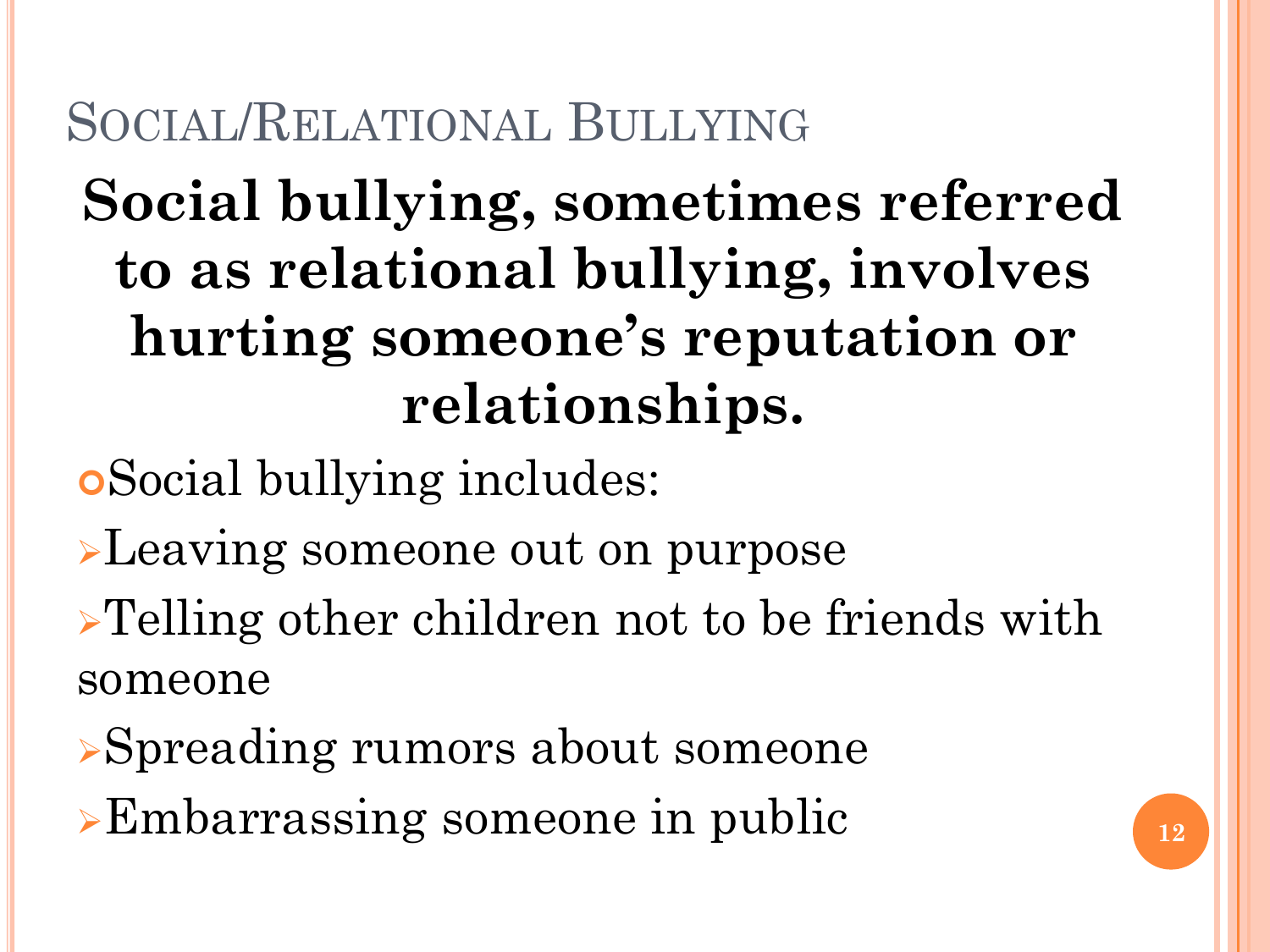### ELECTRONIC OR WRITTEN COMMUNICATION BULLYING

**Electronic or Written Communication Bullying (including all forms of Cyberbullying) is bullying that takes place through the use of written messages or using various forms of electronic technology.**

Examples of Electronic bullying include: mean text messages or emails,

rumors sent by email or posted on social networking sites, and

embarrassing pictures, videos, websites, or fake profiles. **<sup>13</sup>**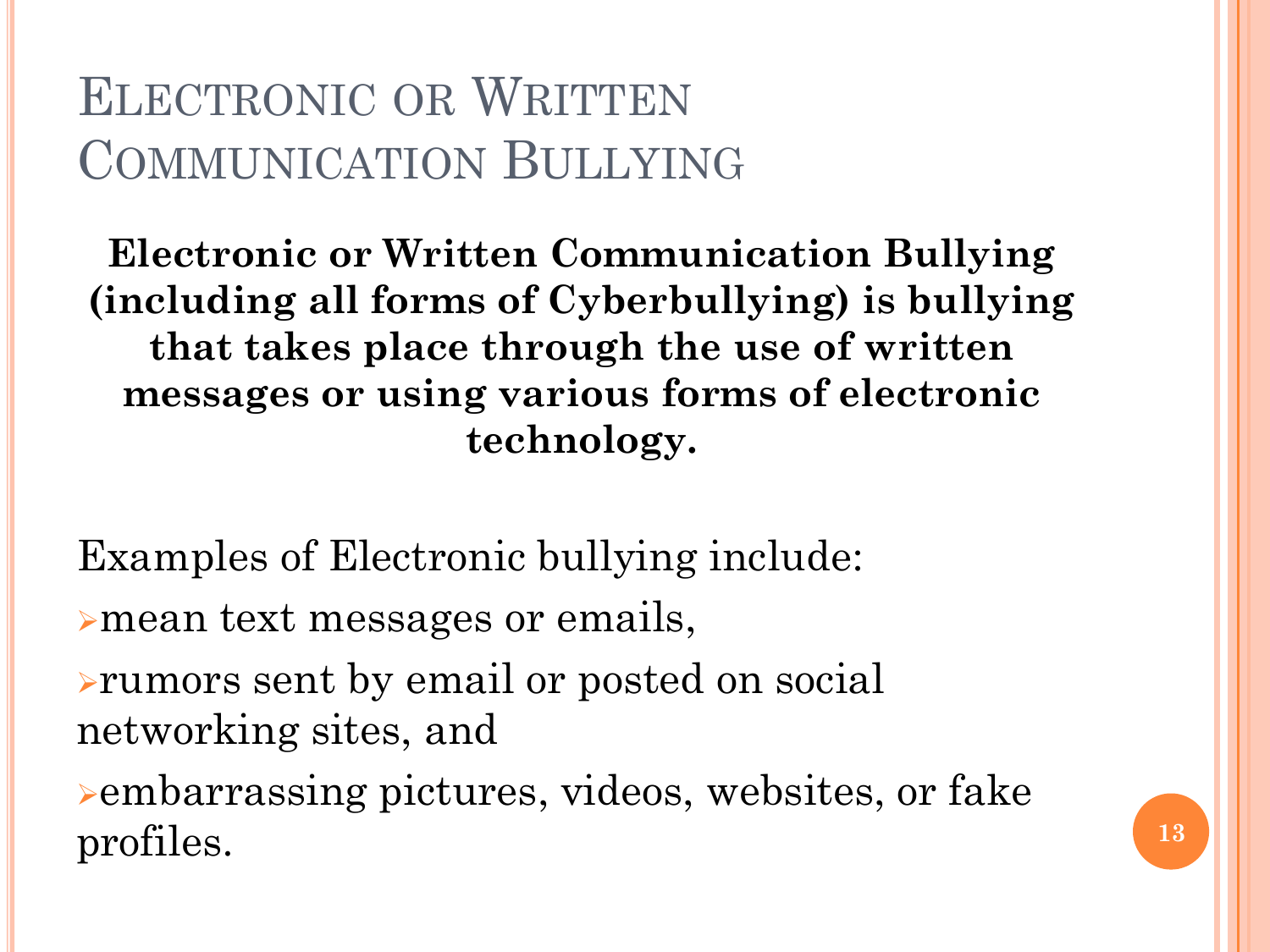### WHAT IS NOT BULLYING?

- There are many other types of aggressive behaviors that do not fit the definition of bullying. This does not mean that they are any less serious or do not require intervention.
	- Peer Conflict
	- Teen Dating Violence
	- Hazing
	- Gang Violence
	- Harassment
	- Stalking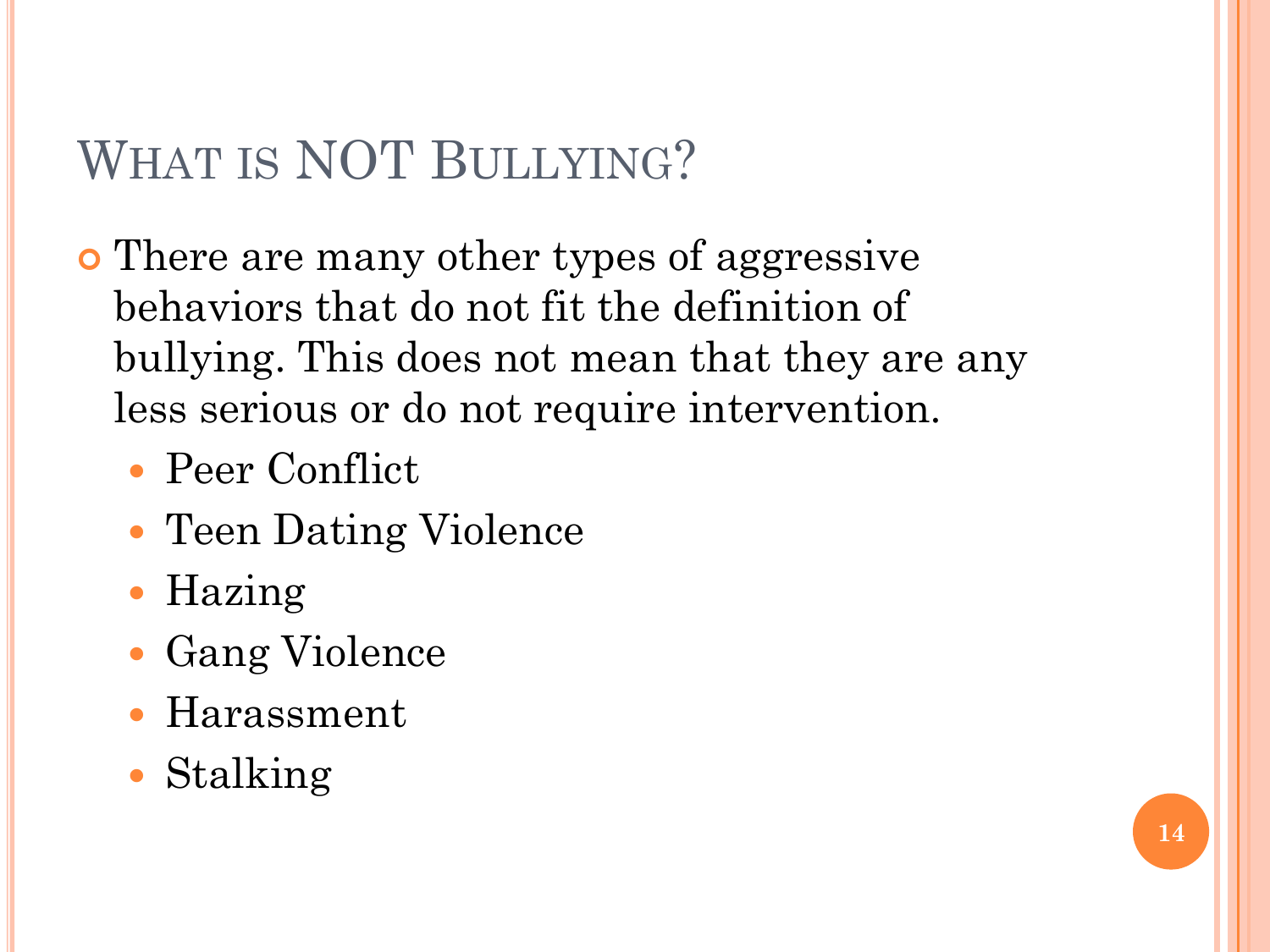# RISK FACTORS-TARGET

- **Perceived as "being different" from peers**
- Perceived sexual orientation
- Perceived ability/disability level
- Perceived socioeconomic status
- Poor social skills
- Socially isolated/few friends
- Overweight/underweight
- o Many more....basic premise of "perceived" difference" and  $\frac{15}{15}$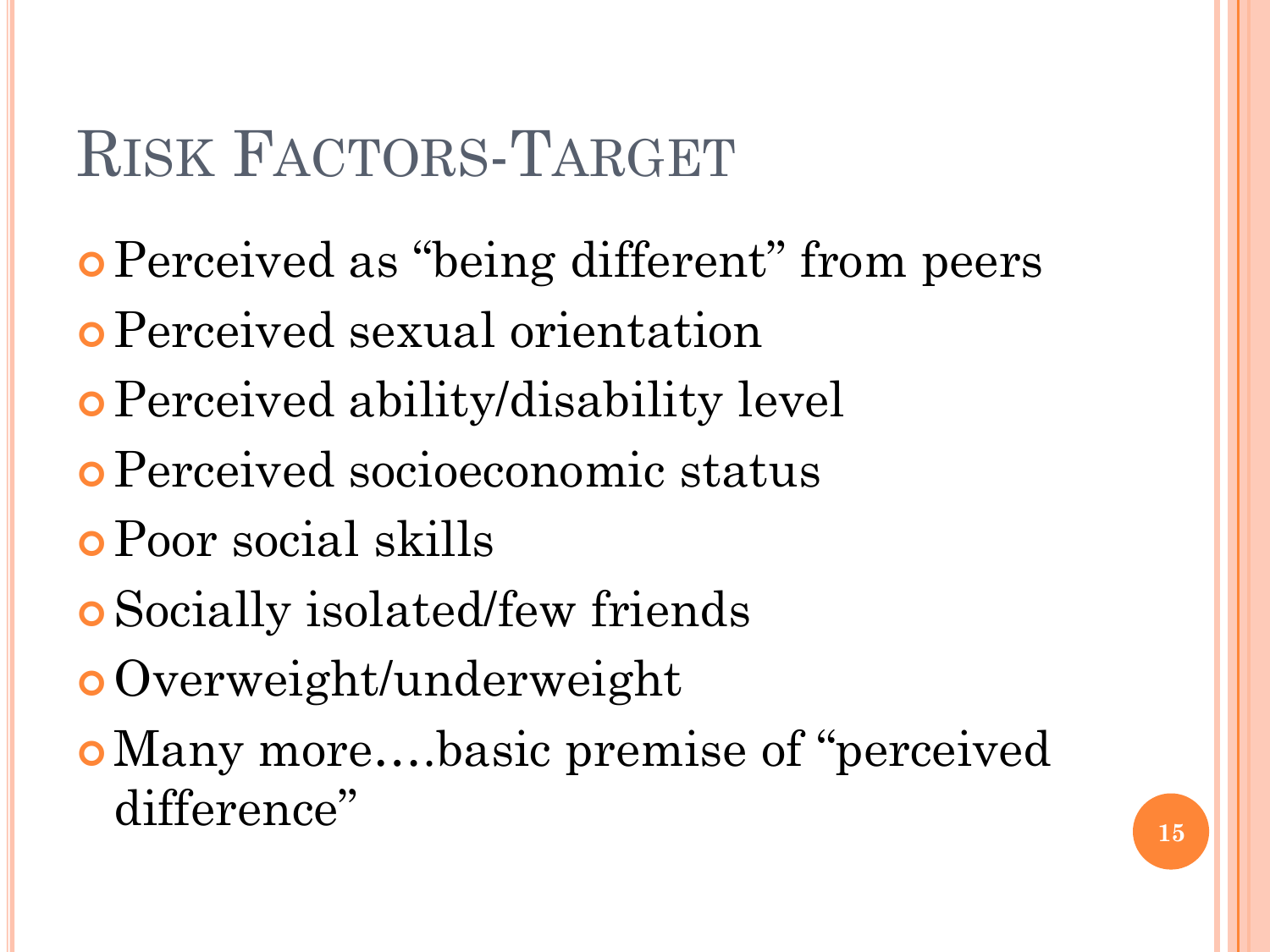## CHARACTERISTICS-BULLY

- Aggressive or easily frustrated
- Have less parental involvement
- Experiencing issues at home
- Think badly of others
- Have difficulty following rules
- View violence positively
- Lacks empathy for others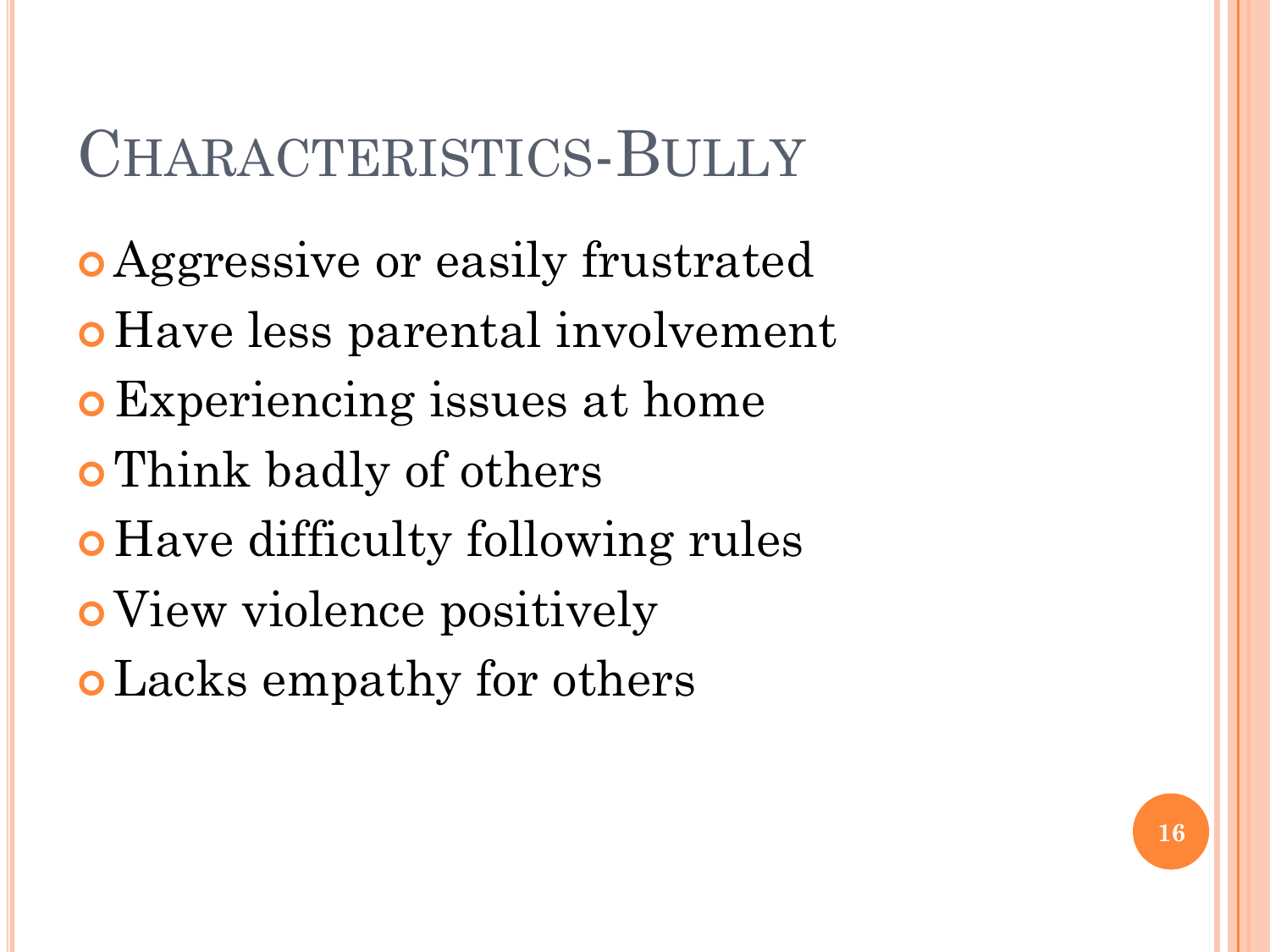## WARNING SIGNS STUDENT MAY BE THE **TARGET**

- Unexplainable injuries
- Lost or destroyed clothing, books, possessions
- Frequent headaches, stomach aches or illnesses
- Changes in eating habits
- Difficulty sleeping
- Declining grades or interest in school
- Not wanting to go to school
- Sudden loss of friends
- Avoidance of social situations
- Decreased self-esteem
- Self-destructive behaviors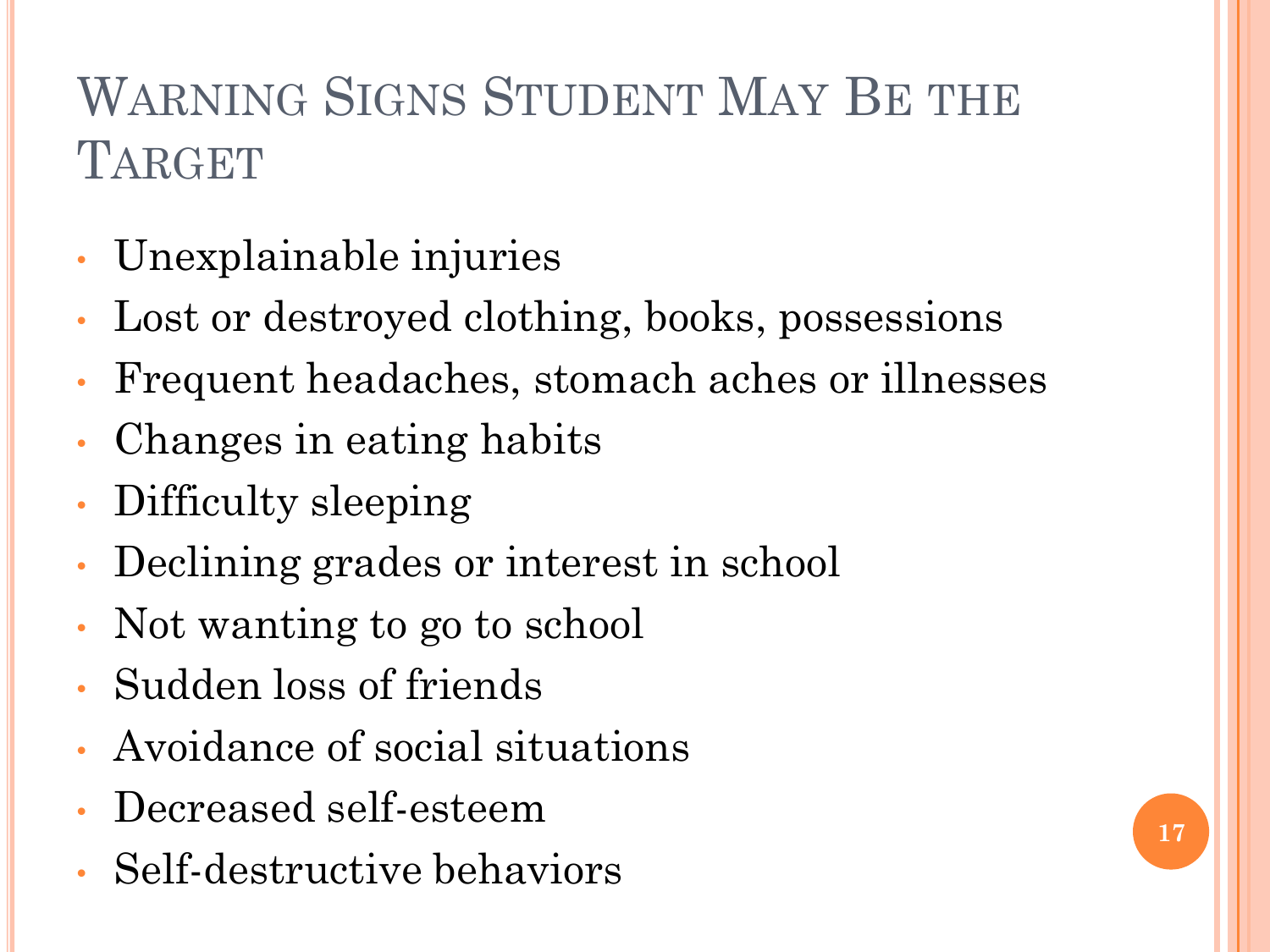EFFECTS OF BULLYING

Kids Who are Bullied…

Kids who are bullied can experience negative physical, school, and mental health issues.

Kids who are bullied are more likely to experience: Depression and anxiety, increased feelings of sadness and loneliness, changes in sleep and eating patterns, and loss of interest in activities they used to enjoy. These issues may persist into adulthood.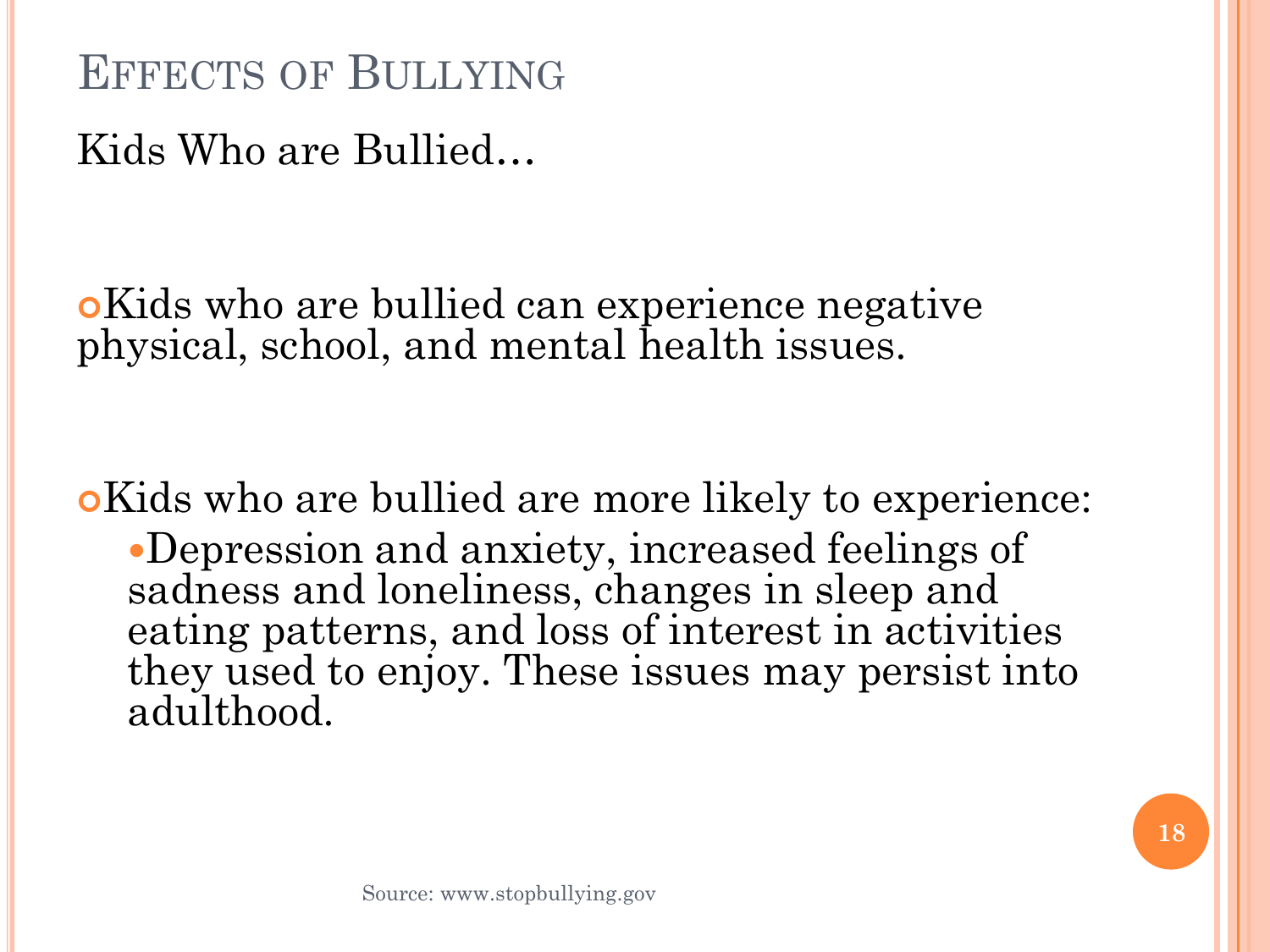EFFECTS OF BULLYING (CONT.)

Kids Who are Bullied…

oHealth complaints

Decreased academic achievement—GPA and standardized test scores—and school participation. They are more likely to miss, skip, or drop out of school.

A very small number of bullied children might retaliate through extremely violent measures. In 12 of 15 school shooting cases in the 1990s, the shooters had a history of being bullied.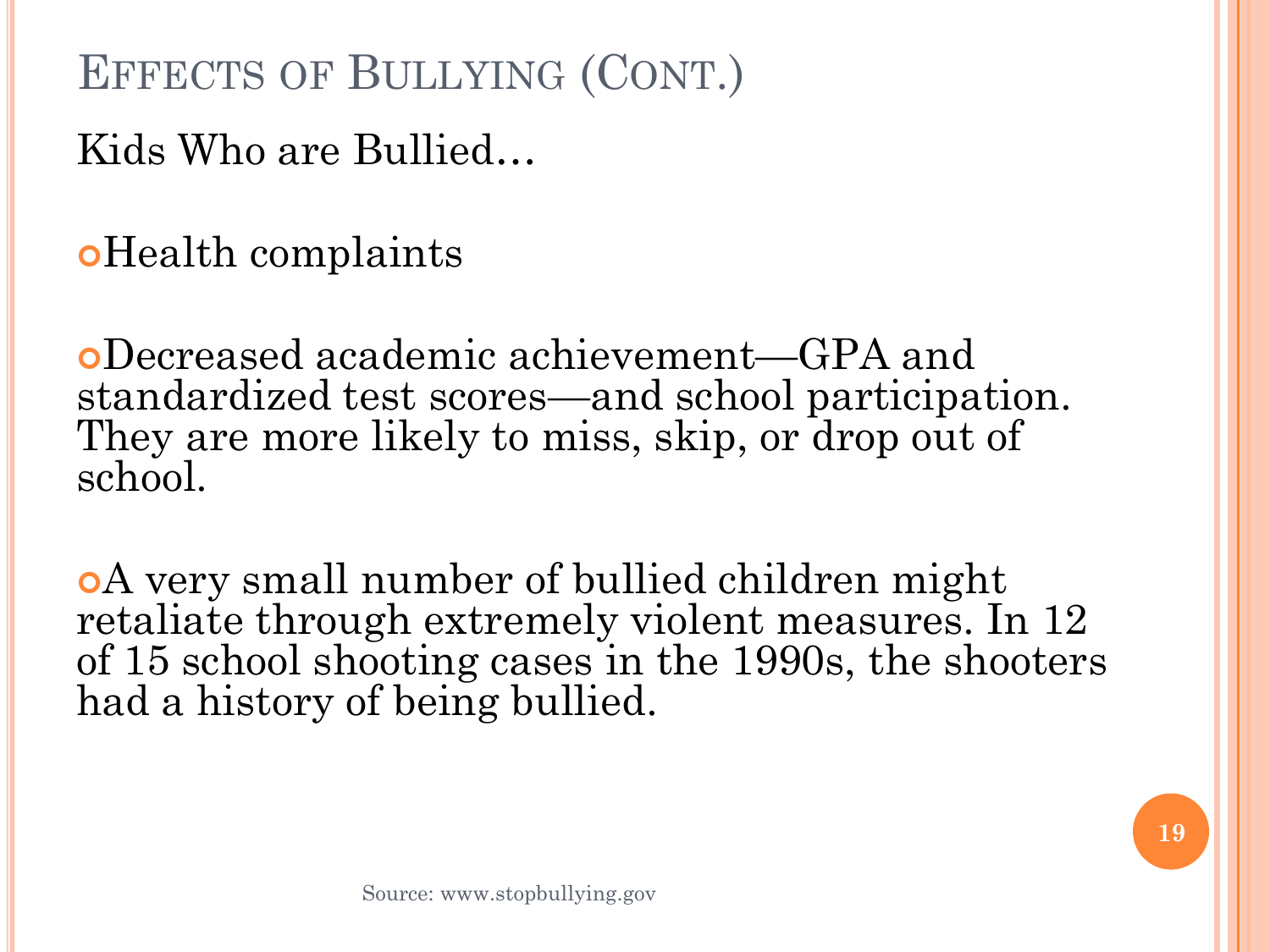### EFFECTS OF BULLYING (CONT.)

Kids Who Bully Others…

Kids who bully others can also engage in violent and other risky behaviors into adulthood. Kids who bully are more likely to:

- Abuse alcohol and other drugs in adolescence and as adults
- Get into fights, vandalize property, and drop out of school
- Engage in early sexual activity
- Have criminal convictions and traffic citations as adults
- Be abusive toward their romantic partners, spouses, or children as adults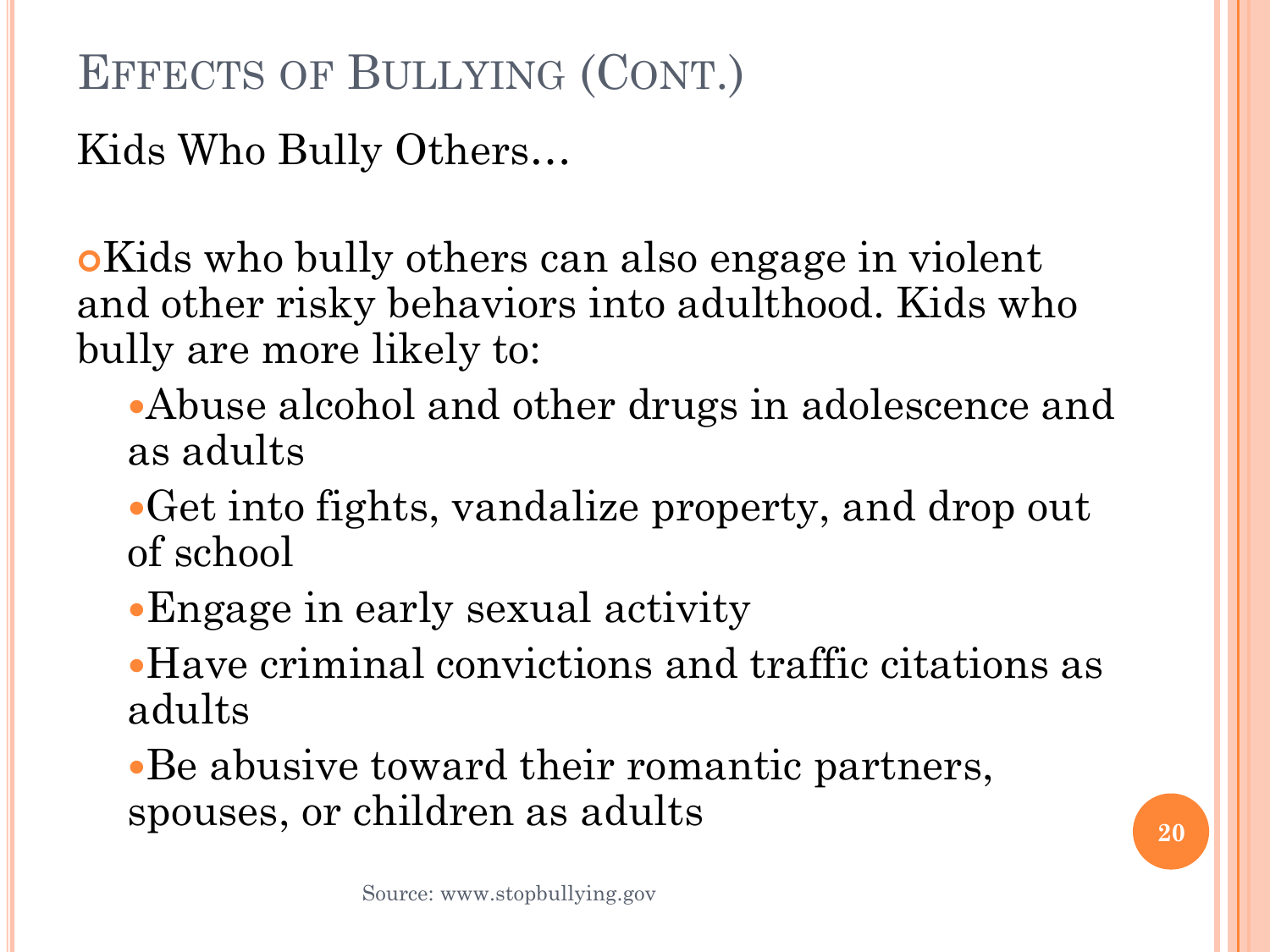### EFFECTS OF BULLYING (CONT.)

On Students that Witness Bullying Incidents

**o**Kids who witness bullying are more likely to:

- Have increased use of tobacco, alcohol, or other drugs
- Have increased mental health problems, including depression and anxiety
- Miss or skip school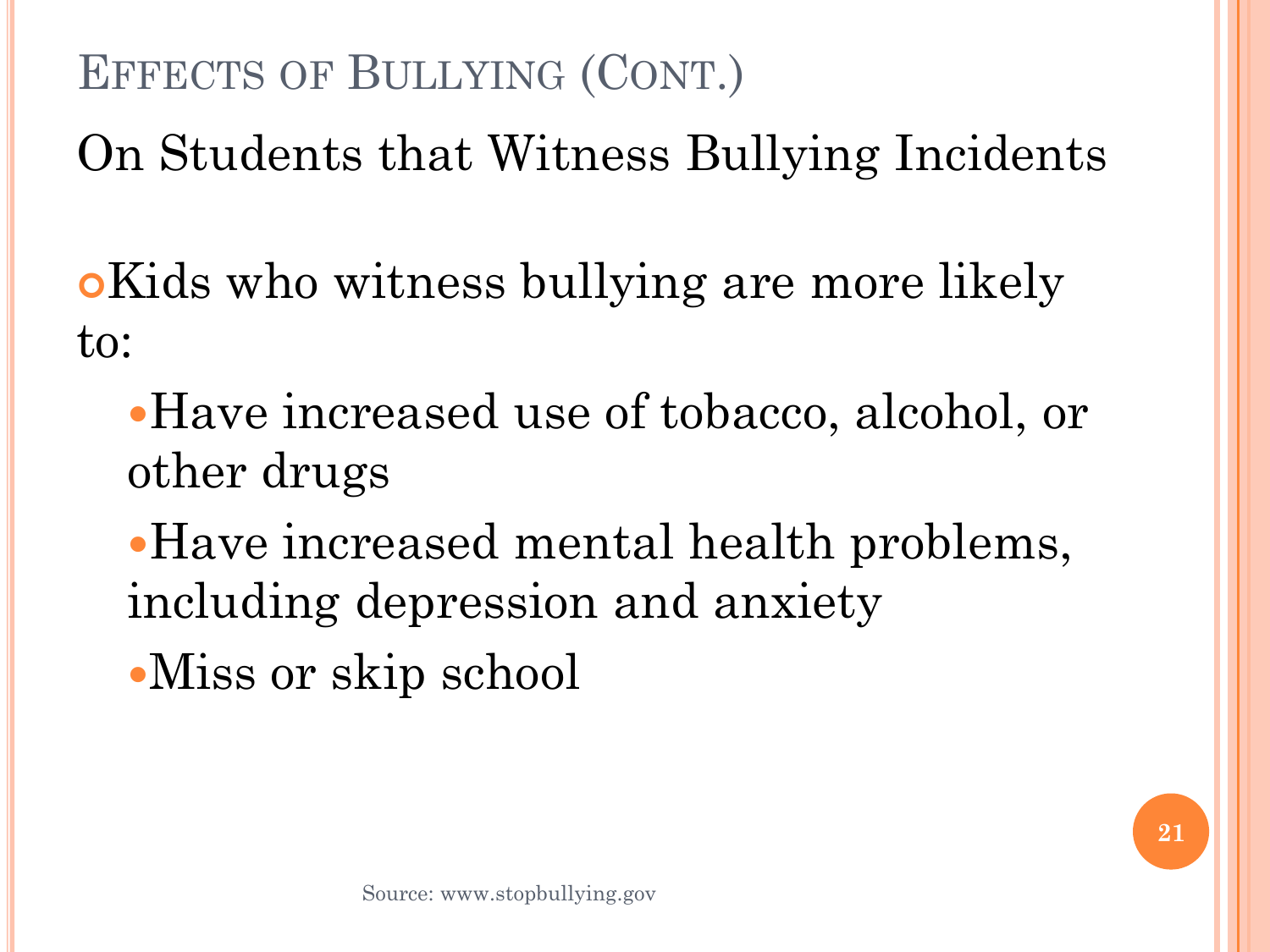## STRATEGIES FOR PREVENTION

- Comprehensive school plan to address bullying
- Policy
- Appropriate responses/consequences to identified bullies and targets
- Professional development for ALL staff/faculty
- Parent training
- Build empathy
- Teachable moments to build community and model appropriate behavior
- Student empowerment Student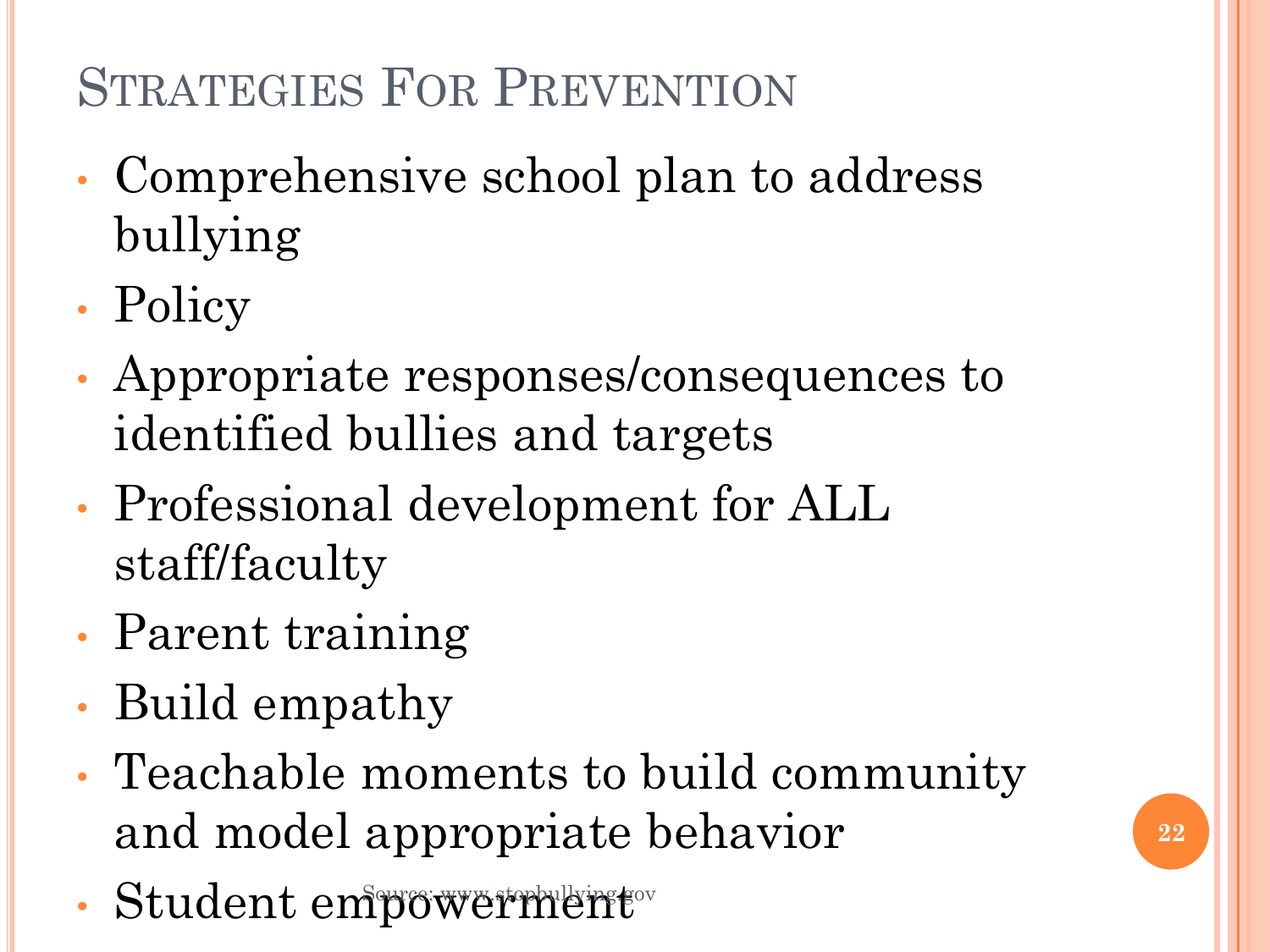# PART 2:

# BULLYING PREVENTION AND

# INTERVENTION FOR ALL SCHOOL

# STAKEHOLDERS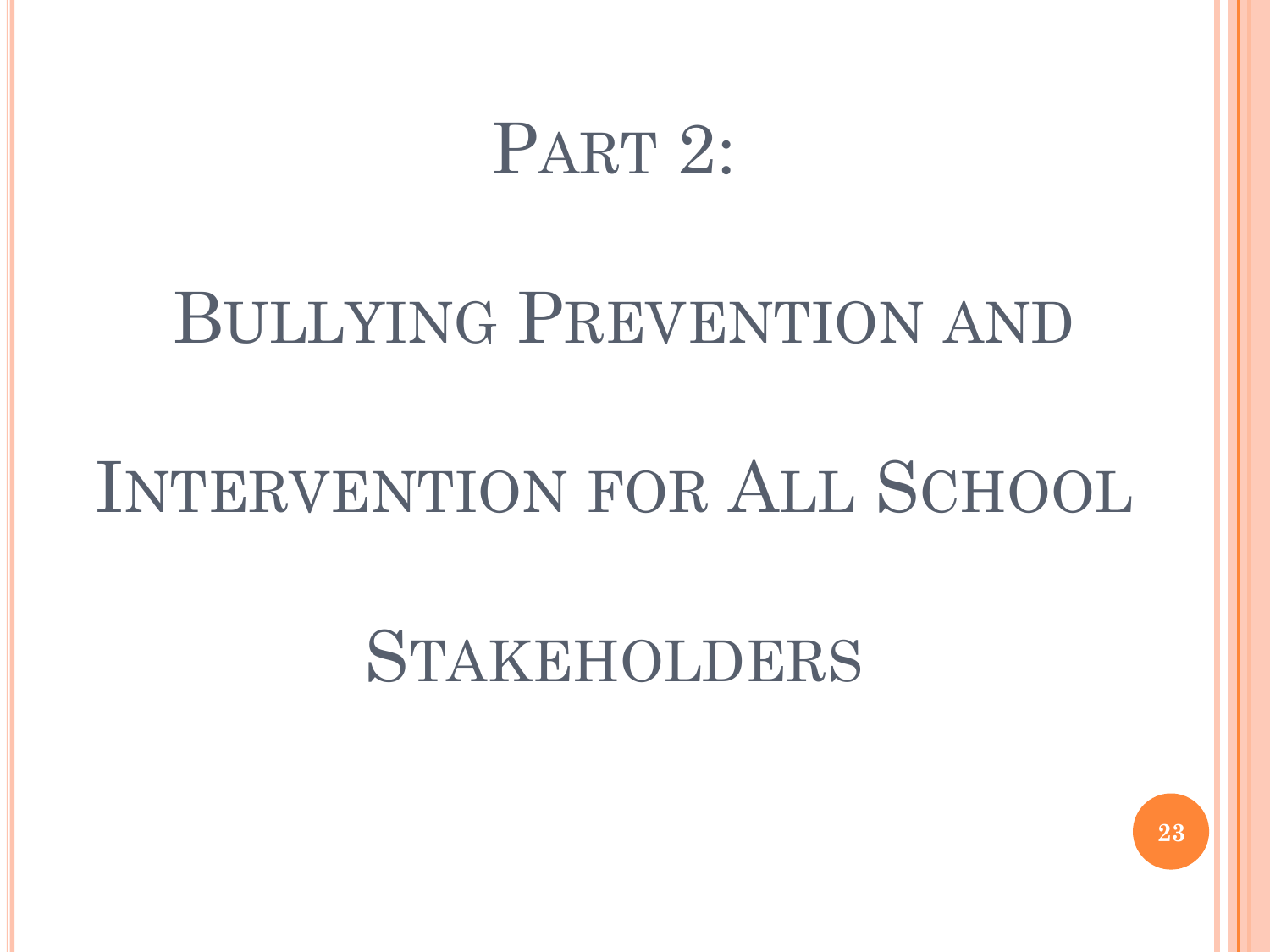### TRAINING ALL SCHOOL STAFF

Bullying is everyone's problem. It will only be controlled through a total school effort. Administrators, faculty and paraprofessionals who may witness bullying in their school this year include:

- Teachers, Instructional aides & substitute teachers
- Administrators & Counselors
- Cafeteria staff
- Bus Drivers
- Custodians
- Parent volunteers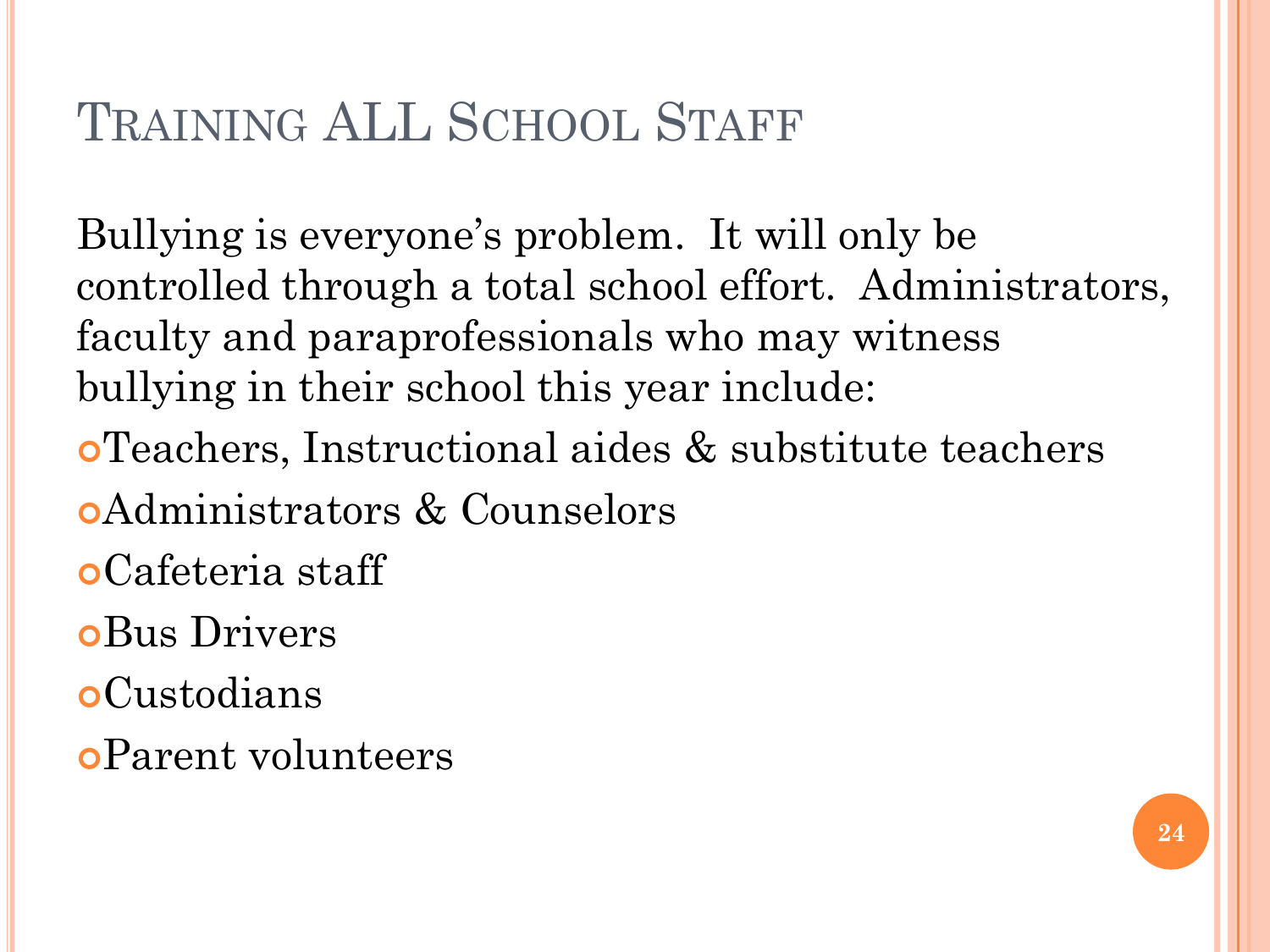### TRAINING ALL SCHOOL STAFF

School administrators are now required to hold their staff accountable for recognizing and reporting acts of bullying. We all need to be aware of:

- The definitions of bullying
- How to recognize bullying when we see it
- What are our schools protocols for reporting incidents to administrators
- How we can contribute to creating a safe school environment **<sup>25</sup>**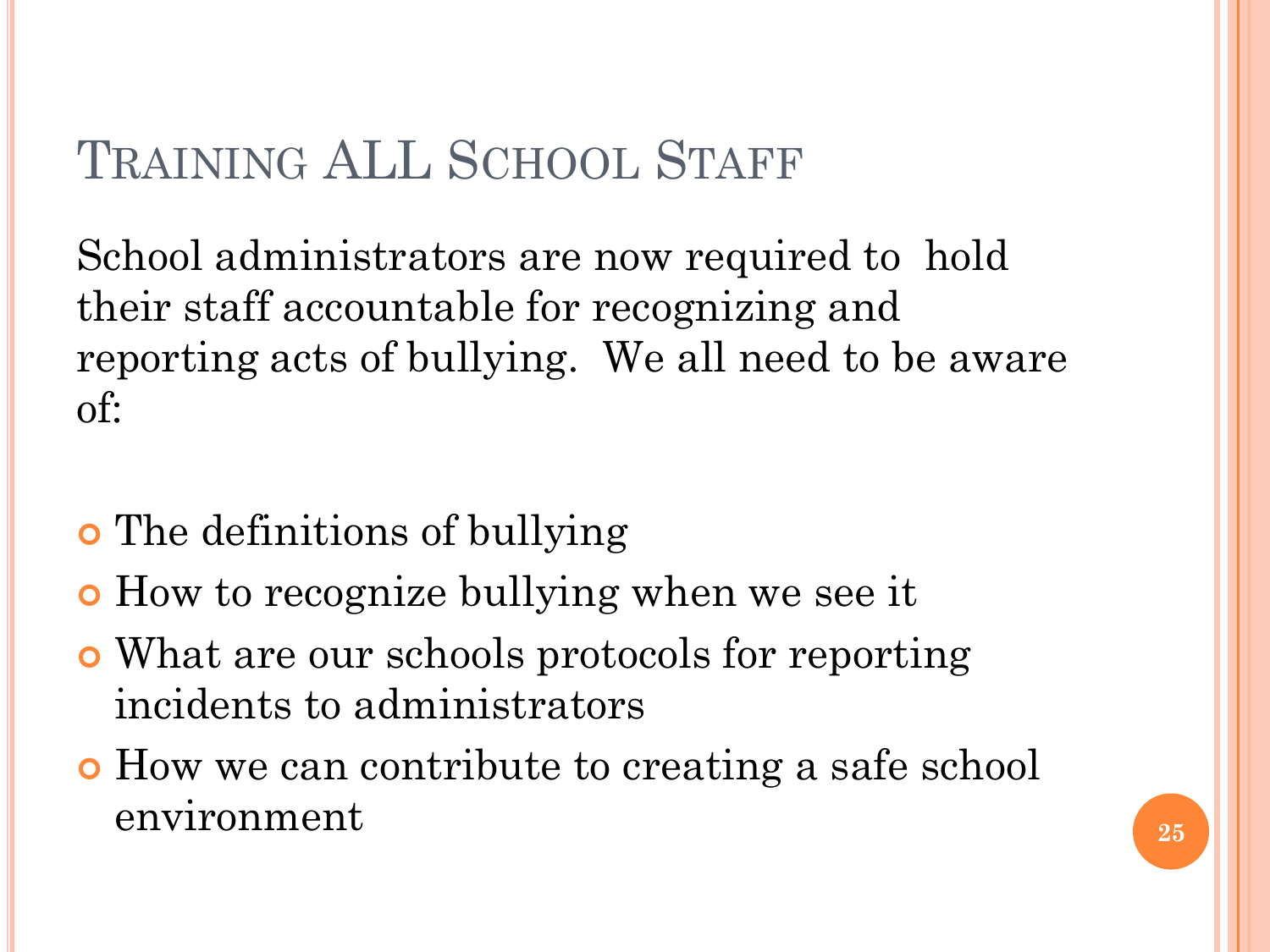# Bullying can occur anywhere in the school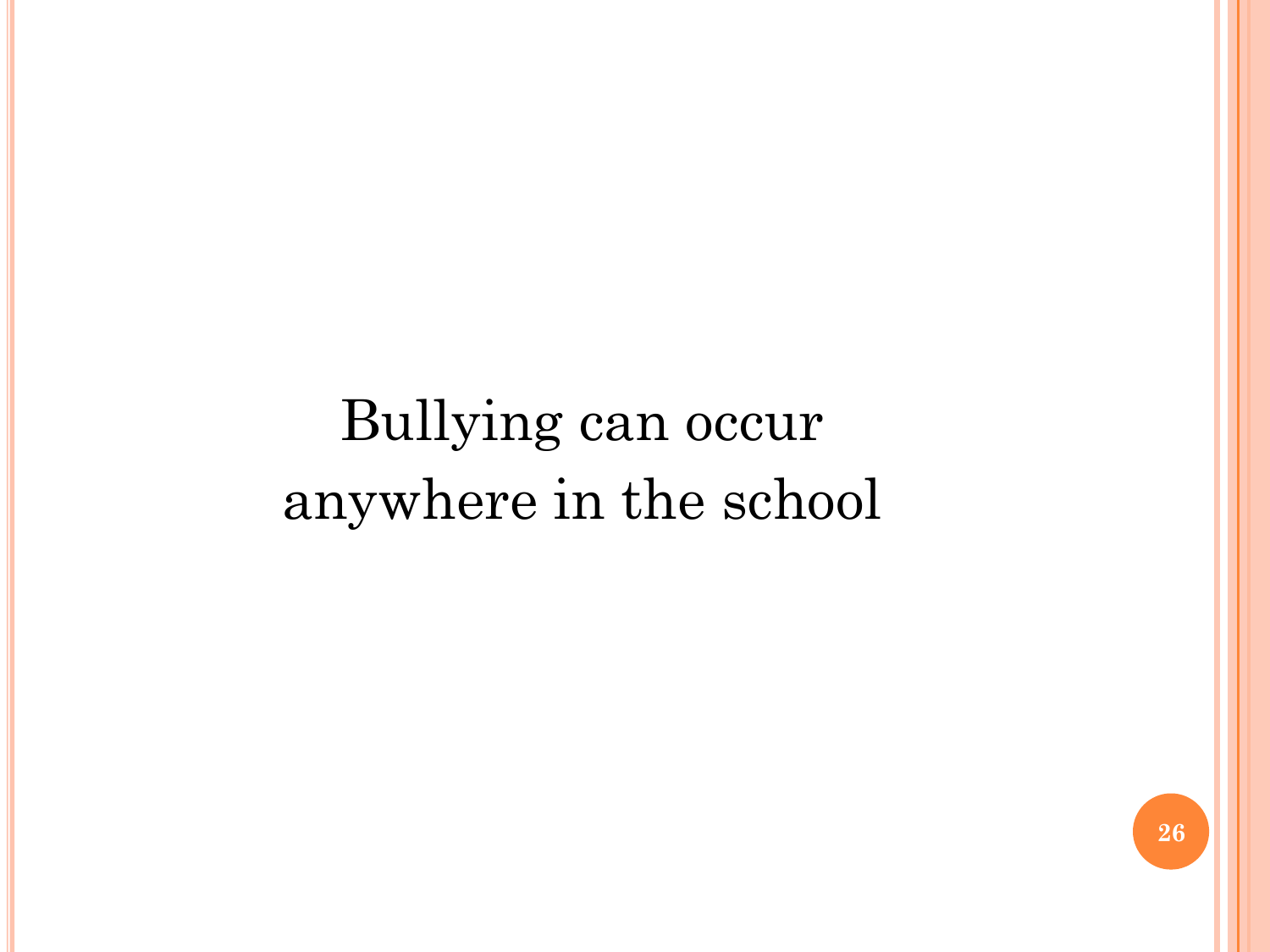#### **In the Cafeteria**

School food service professionals can have a big impact on anti-bullying efforts.

The less structured nature of most school cafeterias make them environments with increased opportunities for bullying behaviors.

If you are a food service ESP, here's what you can do: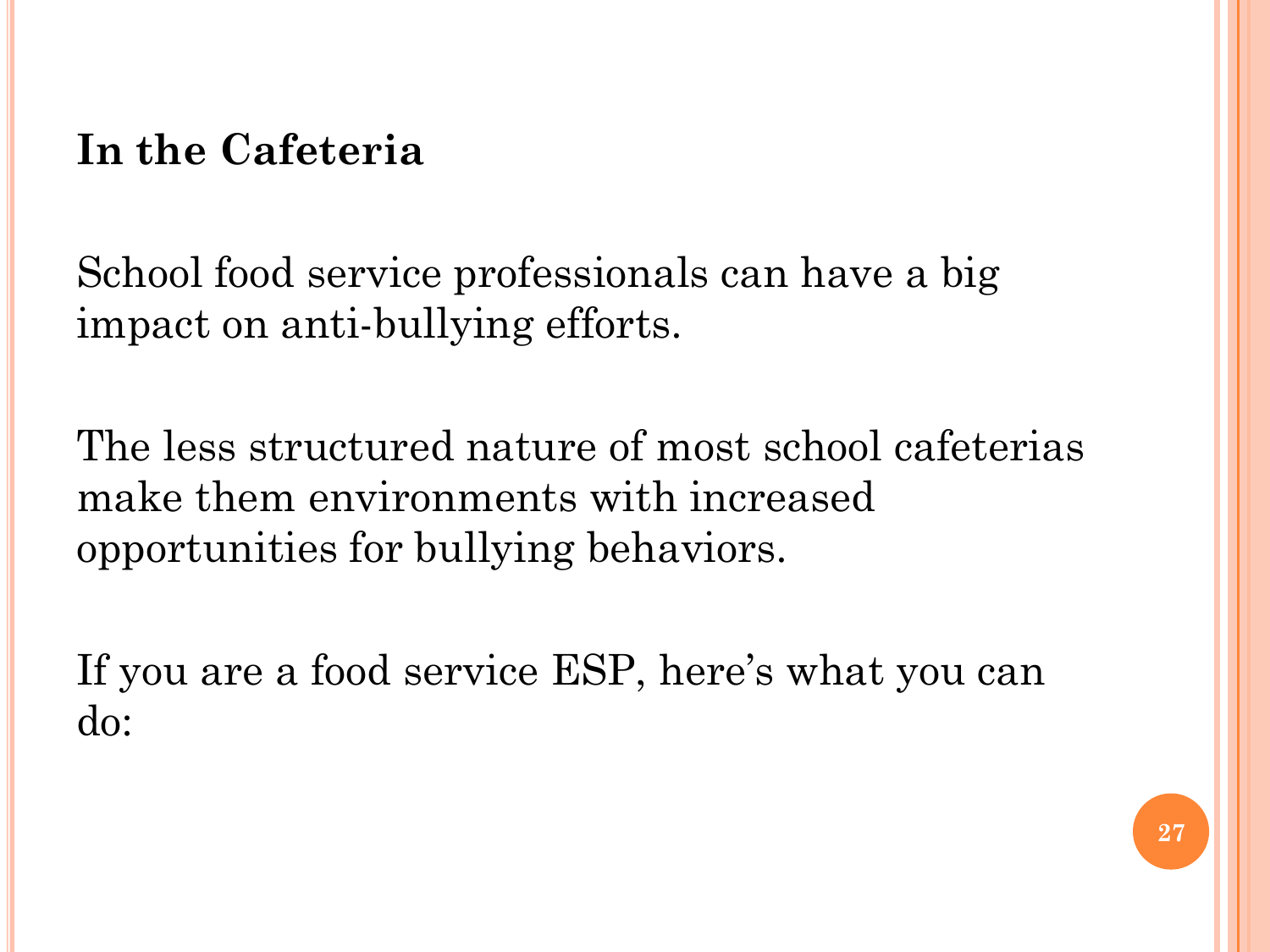#### **• HOW CAN I HELP PREVENT BULLYING IN** THE CAFETERIA?

- Create a positive cafeteria environment by treating students the way you'd like them to treat each other.
- Use positive non-verbal interactions a smile or nod or thumbs up
- Notice something positive about the students and do or say something about it to them or someone else where they can hear it.
- Don't expect students to solve bullying incidents themselves; they lack the skills.
- Encourage students to report incidents of bullying to you and other adults.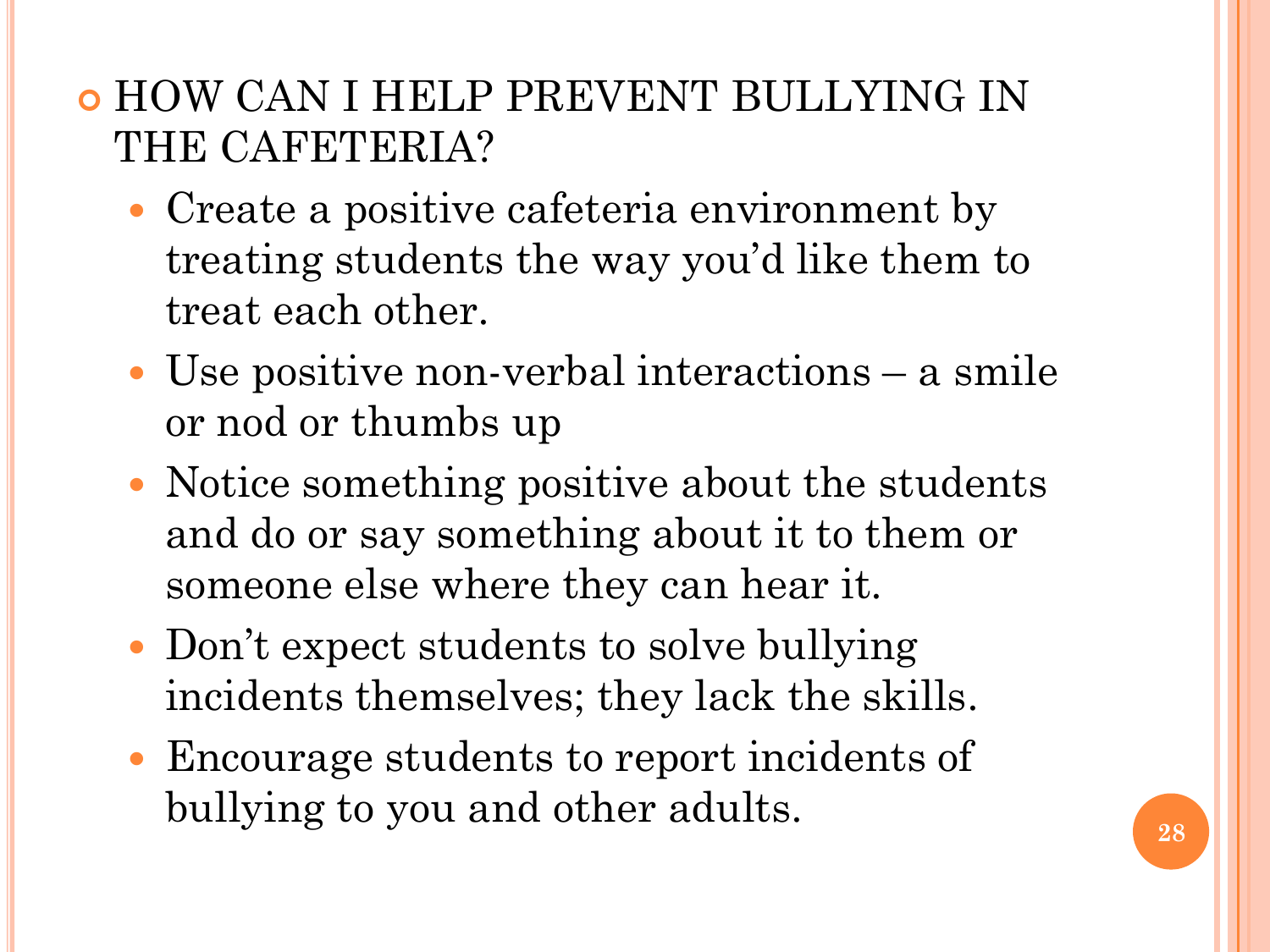#### HOW CAN I INTERVENE WHEN I OBSERVE BULLYING IN THE CAFETERIA?

- Learn about bullying so you know what you are looking for (see previous slides or handout)
- Learn what your schools discipline policy is for bullying and what support is in place for victims of bullying.
- When you see something, do something be assertive and calm.
- Express strong disapproval of and stop bullying when it occurs
- Report incidents as required by your school's policy.

Source: National Education Association [\(www.nea.org](http://www.nea.org/)) **29**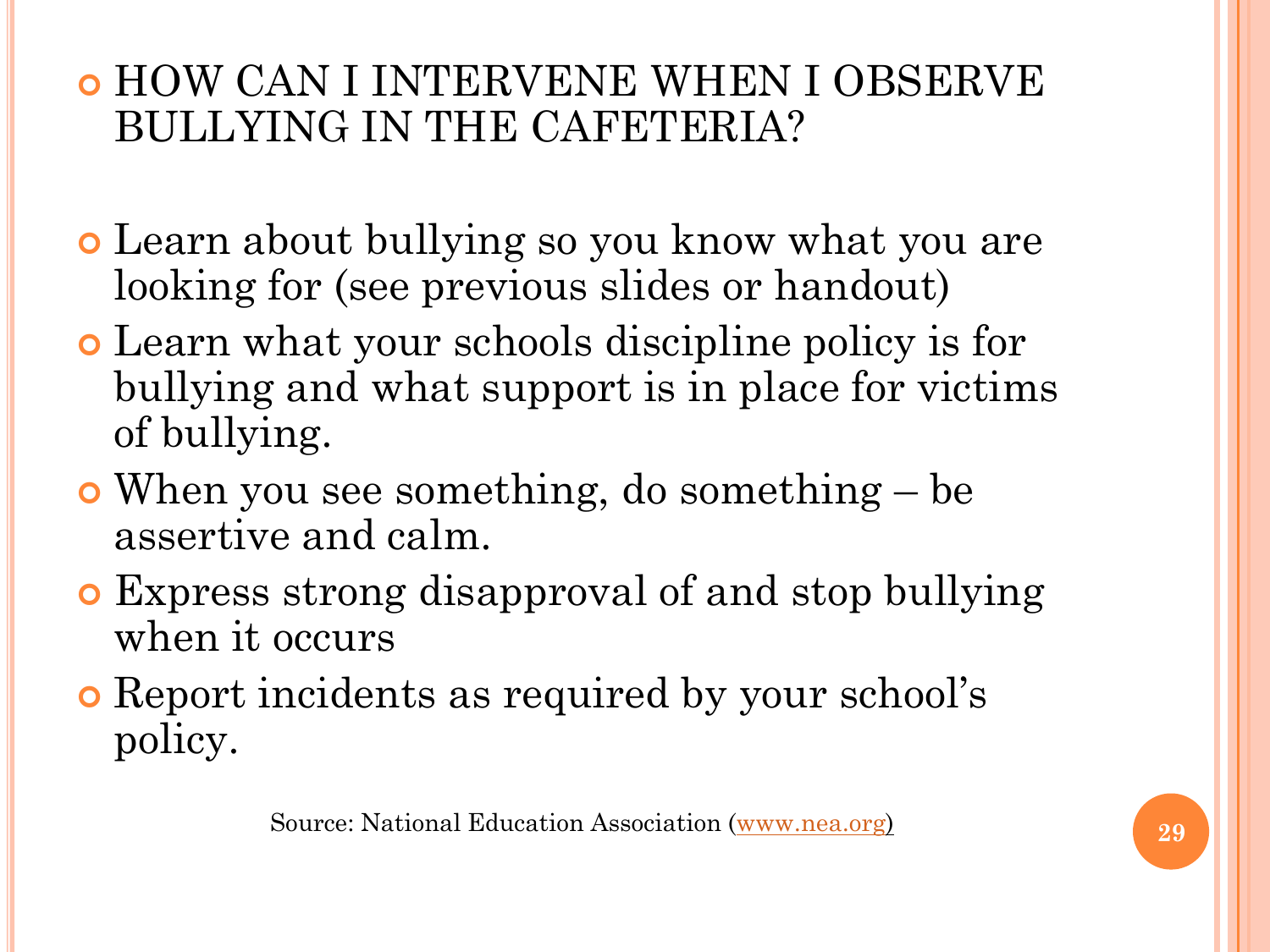### **In the Classroom**

By design, students spend a majority of their school day within the classroom. Teachers, instructional aides, parent volunteers and substitute teachers have considerable interaction with students and therefore can have a considerable impact on bullying prevention.

Here is what you can do: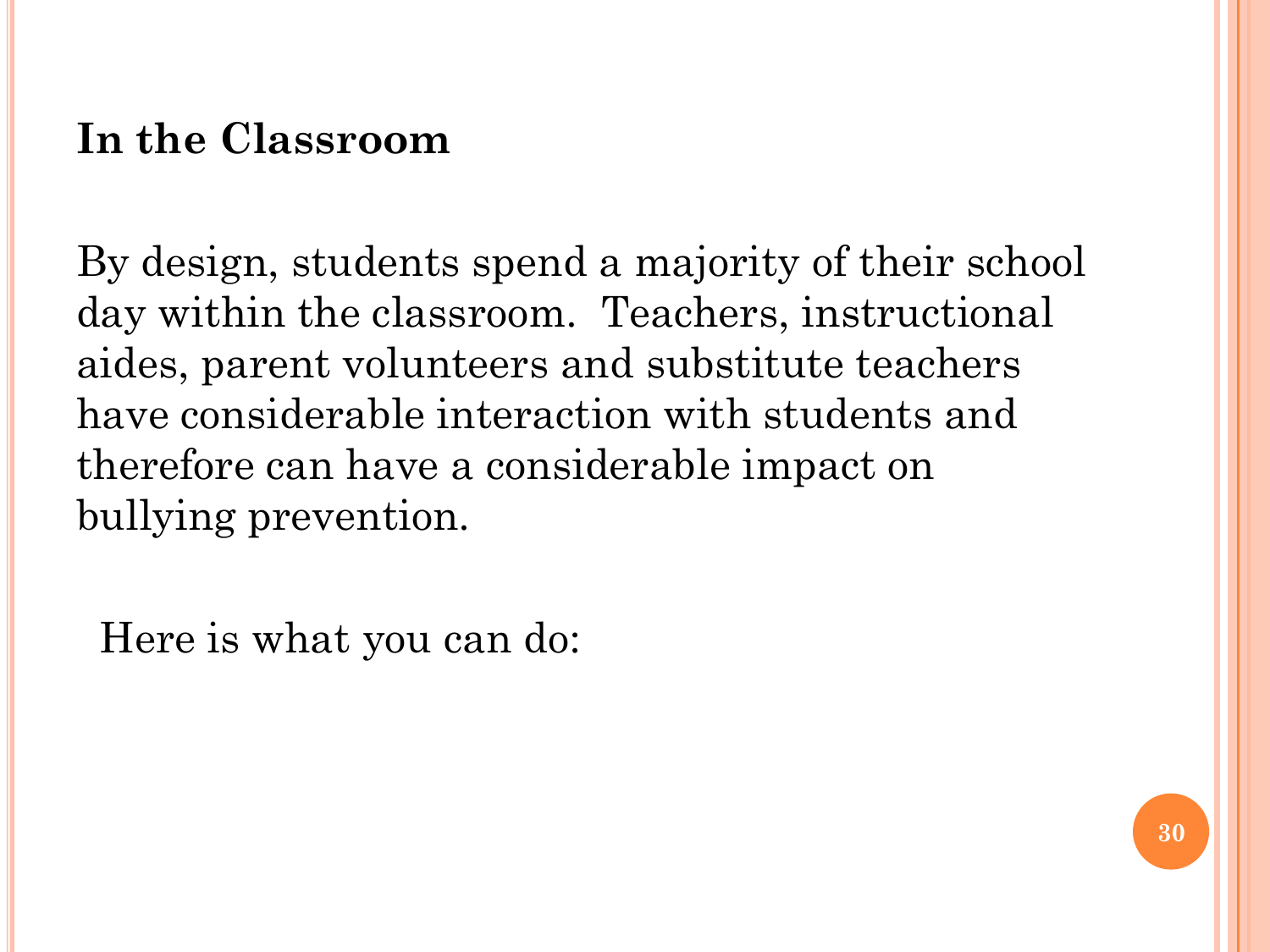#### HOW CAN I HELP PREVENT BULLYING IN THE CLASSROOM?

- Create a safe and supportive environment in your classroom
- Develop rules with your students so they set their own climate of respect and responsibility
- Use positive terms like what to do rather than what not to do
- Manage student behavior. Overall, wellmanaged classrooms are less likely to have bullying.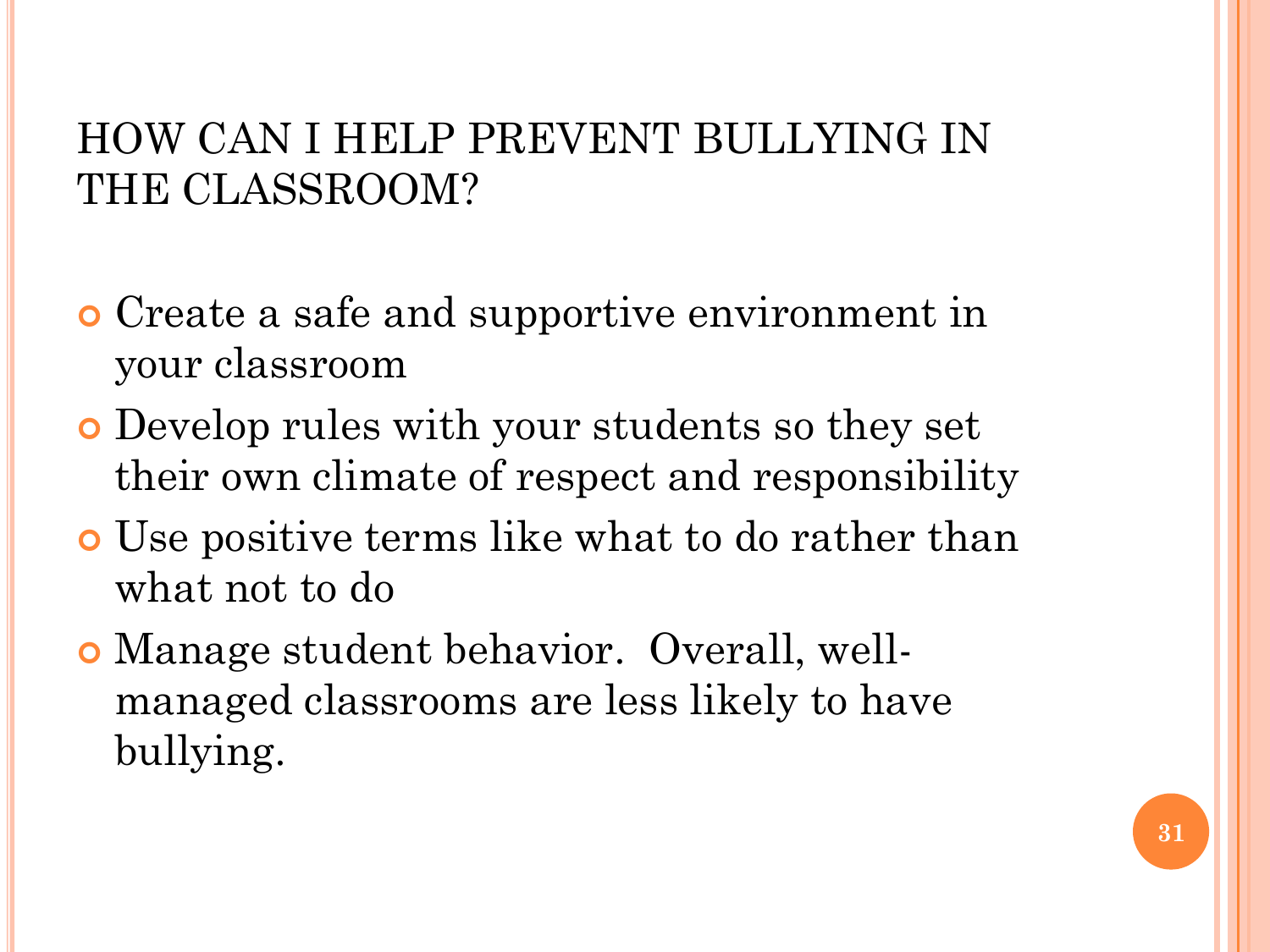### HOW CAN I INTERVENE WHEN I OBSERVE BULLYING IN THE CLASSROOM?

Learn about bullying so you can effectively identify bullying behaviors

Intervene immediately. It's okay to get another adult to help if necessary.

Separate the students involved

Stay Calm. Reassure the students involved, including bystanders.

Model Respectful behavior when you intervene.

Follow your school's incident reporting protocols.

Refer the victim to medical or counseling support if necessary. **<sup>32</sup>**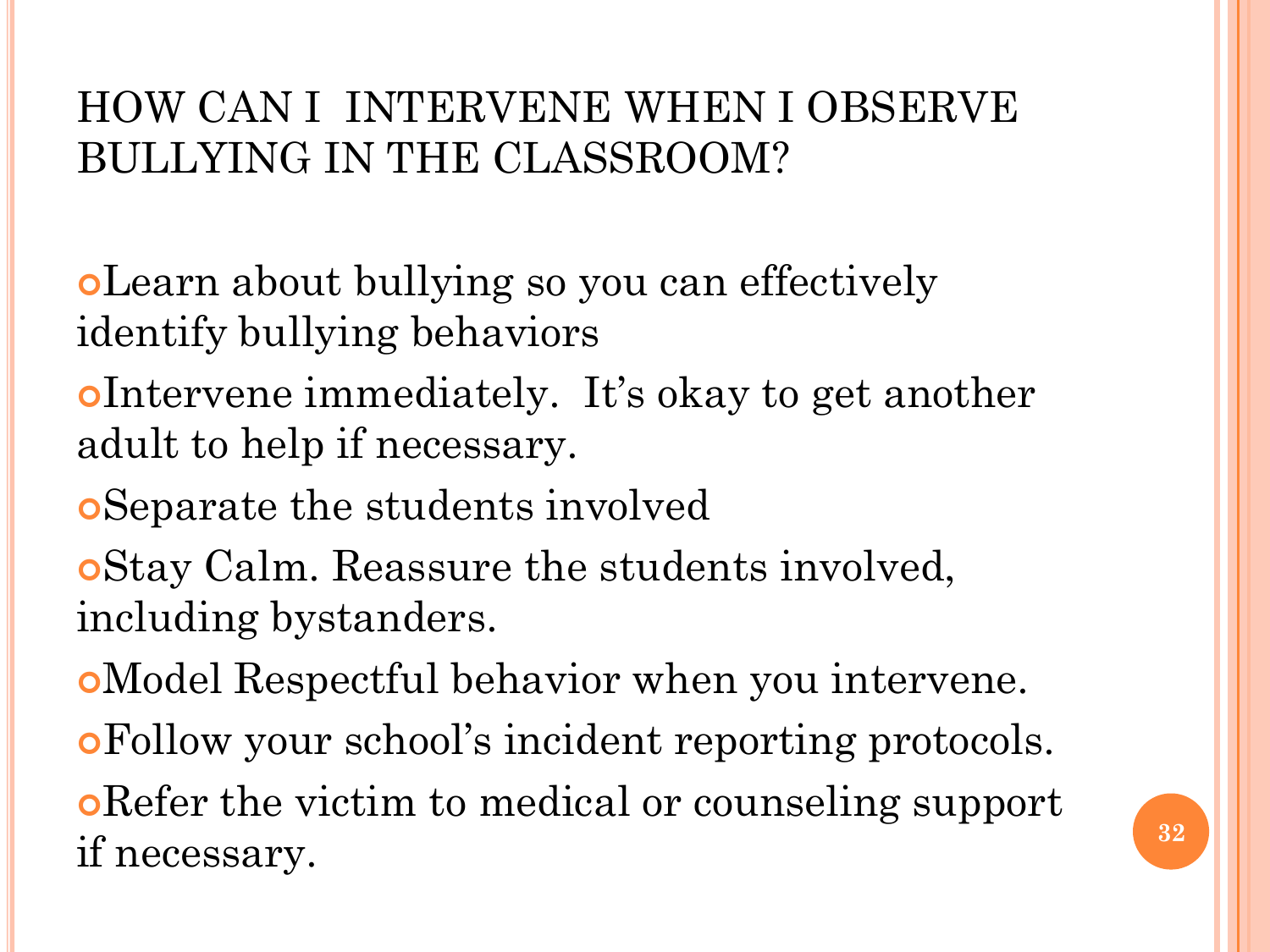### **A note to Substitute teachers…**

You may be more likely to see bullying than the full time teacher. Students sometimes feel that classroom rules don't apply on days that they have a substitute teacher. Knowing this, your preparation on the days you substitute teach can greatly impact behaviors in your classroom. Things you can do are:

Learn the teachers classroom rules and **be consistent**

Know ahead of time how to report any behaviors that require disciplinary action

Learn about bullying definitions & descriptions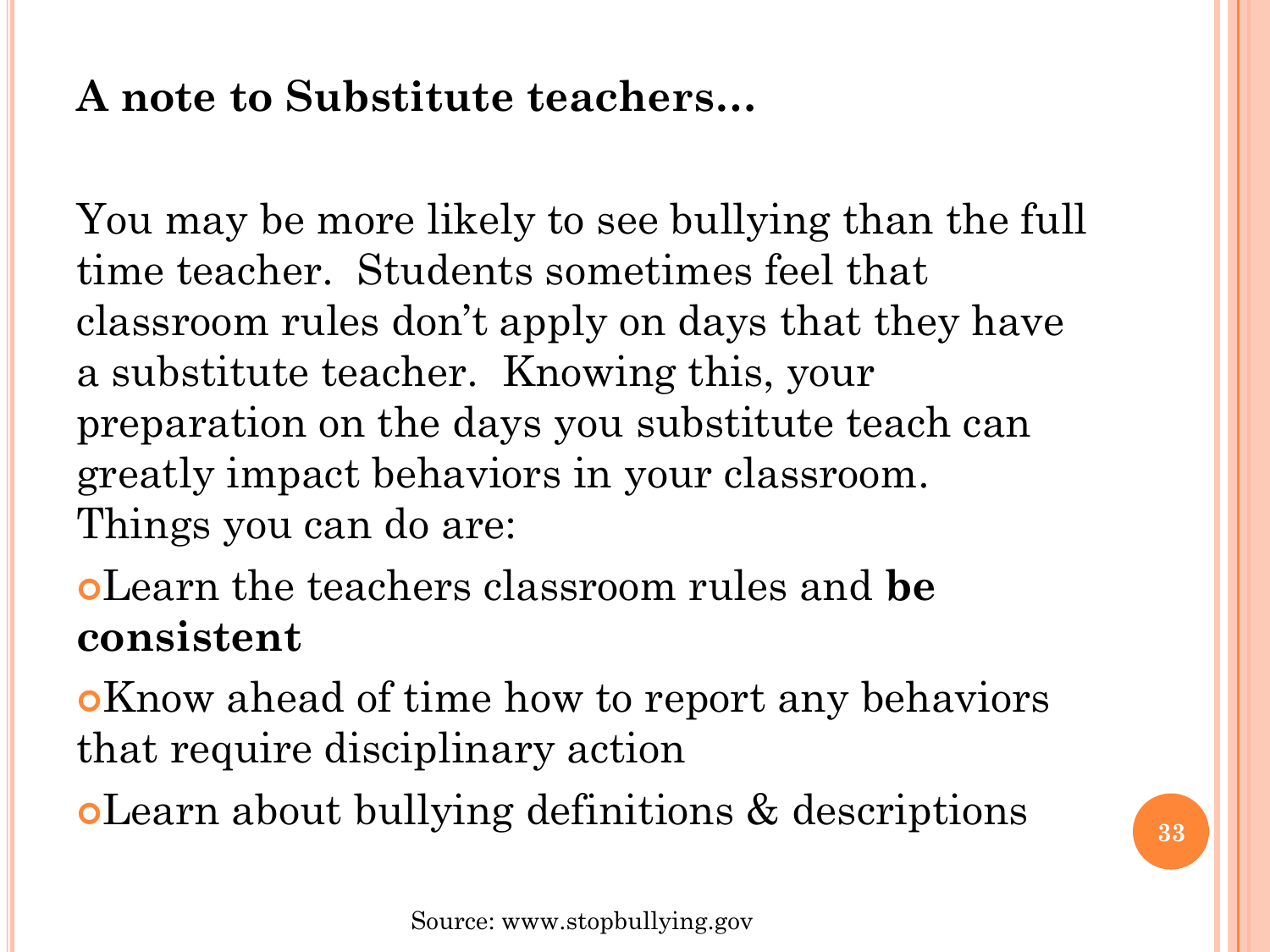### **In the Hallways & Common Areas**

- <sup>o</sup> Crowed hallways are environments that are capable of promoting aggressive behavior.
- <sup>o</sup> It is important for administrators to coordinate teachers and staff to insure an adequate level of supervision.
- <sup>o</sup> **A key role can be played by custodians.** The nature of their role in the school allows custodians to observe student behavior throughout the school building each day.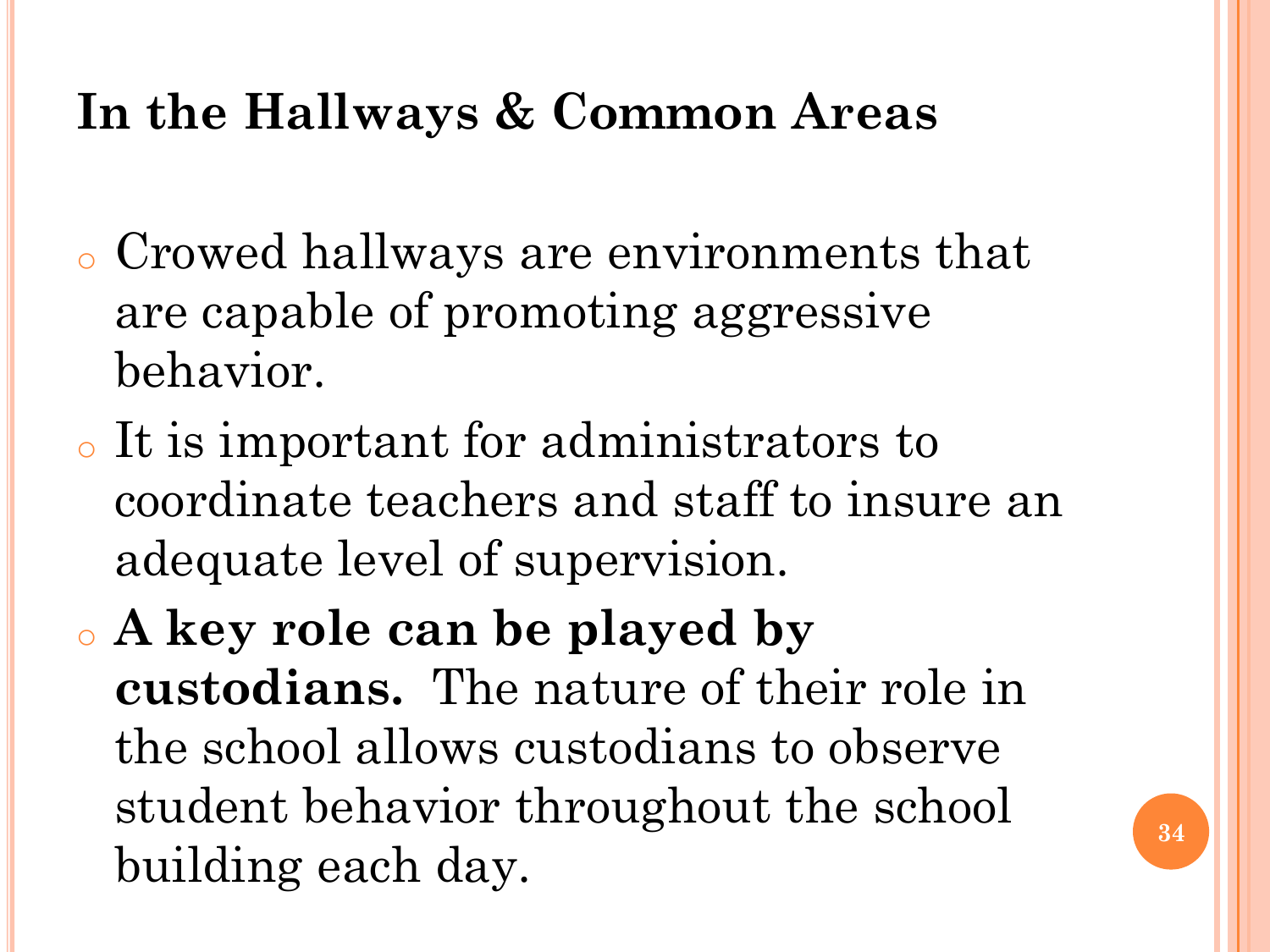### **HOW CAN I HELP PREVENT BULLYING IN THE HALLS?**

- Establish a culture of inclusion and respect that welcomes all students.
- Maintain adequate supervision in hallways and common areas at all time
- **o** Role model a positive and respectful attitude when interacting with students
- **o** Be aware of "Hot Spots." Bullying may be more likely to occur in areas with little or no adult supervision.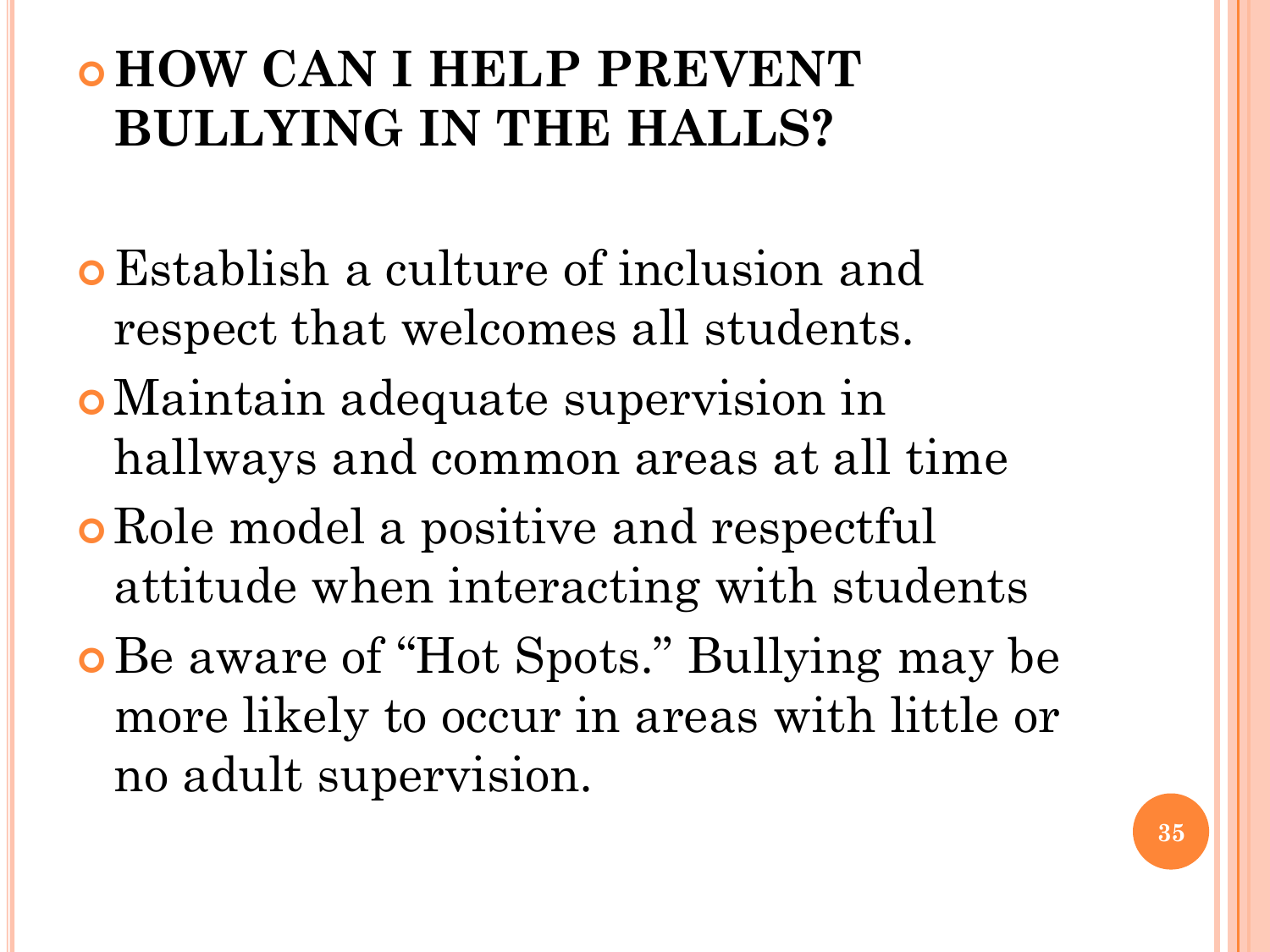#### **HOW CAN I INTERVENE WHEN I OBSERVE BULLYING IN THE HALLS?**

Calmly intervene. If the situation warrants it, get another adult to help. Do not publically criticize the students involved

Follow your school's incident reporting protocols.

Provide support for the victim if necessary.

Source: [www.stopbullying.gov](http://www.stopbullying.gov/)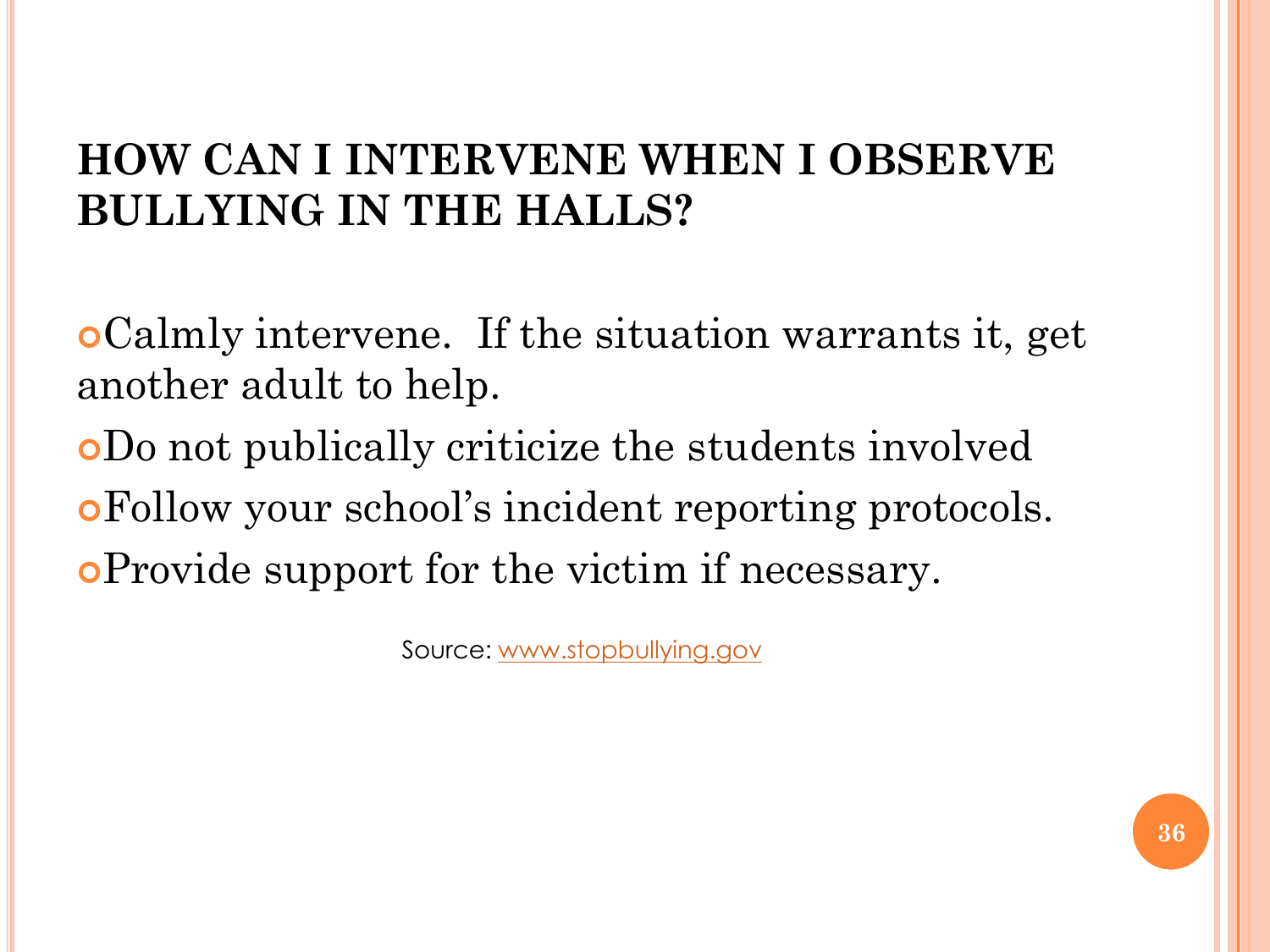Remember….

It takes everyone working together to make your school a safe and supportive environment where every student feels welcome and ready to learn.

Learn about bullying and how it differs from other student behaviors.

Make sure you are well versed in your school's bully incident reporting protocols.

Make the development of a positive school climate your priority. Promote it in the classroom and in the halls